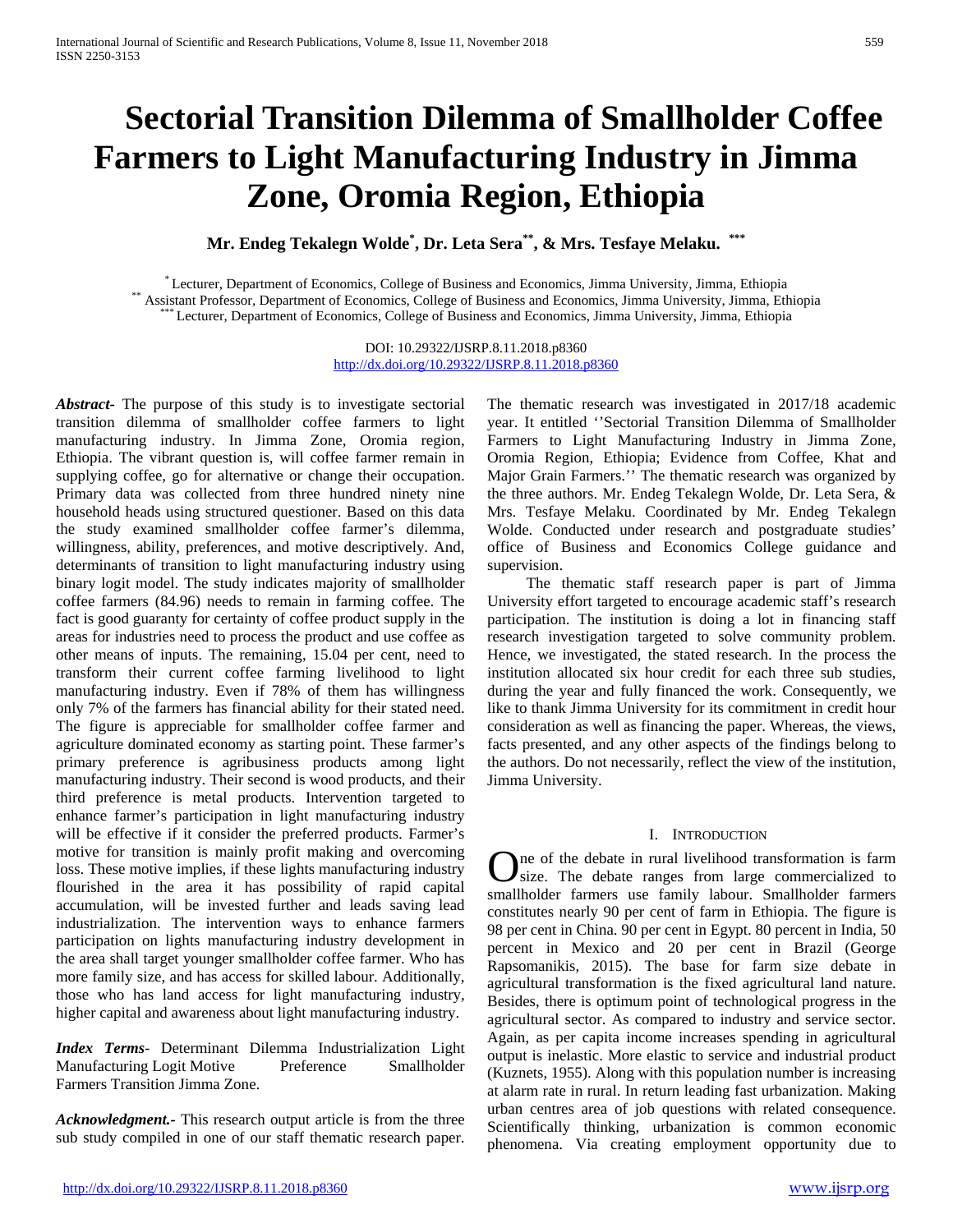industrial and service centrist and large technological progress in these sectors (See economic report on Africa by United Nations Economic Commission for Africa, 2017). To compliment this gap urban centres built with industrial centre is advisable. That industrialization needs to offer local people participation to realize inclusive growth. In Ethiopian many smallholder farmers engaged in coffee farming from the nearly 90 per cent farm constitutes smallholder farm. The crop is one of the cash crop produced in different part of Ethiopia. Henceforward, it is source of many Ethiopian livelihood. In direct farming engagement. For intermediates in the transaction process. Source of foreign exchange earnings at the national level (James, Tim & Leulsegged, 2015). Demographically, coffee production is mainly dominated by Oromia region and South nation nationality peoples region within Ethiopia. For instance, among the top twenty-five (25) coffee producing Woredas of Ethiopian eighteen (18) of them found in Oromia region from 2009/10 to 2012/13. Five (5) of these eighteen (18) Woredas were from Jimma Zone twenty-one (21) total Weredas. These five (5) Woredas are; Limu Kosa Woreda, Gomma Woreda, Mana Woreda, Chora Boter Woreda, and Gera Woreda in order (James, Tim & Leulsegged, 2015). The zone is one of the major coffee and Khat growing area among cash crops. Even in the rest unranked major Woredas. Coffees multiplier effect on livelihood of the area people, on other part of the country people and on international market via export is significant. In this study all the five (5) major coffee growing Woredas of Jimma Zone were selected purposely. The total number of households heads in these five Woredas are estimated to be 157, 821 (CSA, 2007). In this area the study investigated possibility of local smallholder coffee farmer's participation on light manufacturing industry development of Ethiopia. The question is, will the farmers remain in supplying coffee, go for alternative or change their occupation to light manufacturing industry. In the investigation process farmer's transition dilemma was assessed. It was in term of whether they need to stay on current coffee farming or need to transform to light manufacturing industry. Their willingness for transition to light manufacturing industry. Ability, motive, preference and determinants were investigated. The aim was to indicate the areas future in relation to the national plan light manufacturing industry development from the local farmers. The assessed ability indicated the expected outcome to help the farmers or other means of transition realization. The feedback from the motive and determinant showed instruments to discourage or encourage them and the areas empirics. That can increases policy makers input in term of important information availability. Mainly, concerning the areas light manufacturing industry participation possibility from the areas smallholder coffee farmers.

# II. LITERATURE REVIEW

# **2.1. Industrialization and Economic Sector Transformation**

 Light manufacturing industry play enormous role in the process of economic transformation from agriculture to medium and heavy industrialization. Industrialization is not only the concern of transitional economy. Rather, the process includes reorganisation of the existing industries, re-industrialisation, and deindustrialisation. The objective could be profit-making and competitiveness considerations could prevail over loss-making (Haiduk et al., 2004). Most of the time transformation is considered as the development process. Which is believed both cause and effect of economic growth. It is characterised by a shift of predominant share of agriculture to manufacturing activities. And a moderate to high level of increase in the share of services both for the national product and the work force. This pattern has holds across the countries with different levels of development (Swiecki, 2013). For Lewis (1958) the concept of transition is broader. For him economic transition from the backward agriculture to industrialization is considered as economic development. He associate transition process with the expansion of the modern manufacturing sector and the shrinkage of the traditional agricultural sector. In the process the backward rural sector is the supplier of cheap labour to the advanced industrial sector. Then the industry sector is believed to be profitable. Via rapid capital accumulation and investing further, the sector drives growth depends on savings. For Lewis' this transition of economy from agriculture to industrialization is characterized by dualism. His concept of dual economy is rooted in the classical approach of Smith and Ricardo. They assumes, there is almost unlimited supply of labour that keeps wages low and profits high. For them dualism is an economy consists of a small manufacturing sector and mainly large agricultural sector. Dualism split labour market into two parts. Labour in the manufacturing sector is comprised of relatively well-paid and skilled urban workers. Whereas, the agriculture sector consists full of poorly paid and low-productive rural workers. According to Linz, (2000), the analysis of economic transition with the concept of dualism is emerged out of the soviet legacy. Legacy of heavy industrialisation. The choices made over the years by the countries' policy makers explains the different pace at which the inherited economic structure is eroded. And, is replaced by a more market-oriented economic environment in the various post-Soviet countries. Almost, nearly all socialist economies were heavily industrialised. Historically, industrial revolution was started in England around 1780 (Matsuyama, 2009). Since then, many countries real incomes per capita rose. Modern world was born and changed world economic history. Along with this, modern economies start to experience steady rates of efficiency advance. Every year more output is produced per unit of input. And income per work-hour is growing in modern societies.

# **2.2. Industrialization and Economic Sector Transformation in Ethiopian**

 In Ethiopia the emergency of industry in modern unit traced back to the end of the 19th century following establishment of a strong central government. The driving motive necessitate emergencies of modern manufacturing were to respond for the increased demand for imported manufacturing commodities. Following the expansion and growth of cities, the connection of railways and the consolidation of foreign relations. Actually this modern manufacturing factories were emerged in the country in the 1920s, intense effort towards developing a modern manufacturing like the sector comprehensive plan to promote industrialization and economic development was began during 1950s (Mulu, 2013). During imperial regime three consecutive five year development plan was formulate; 1958-62,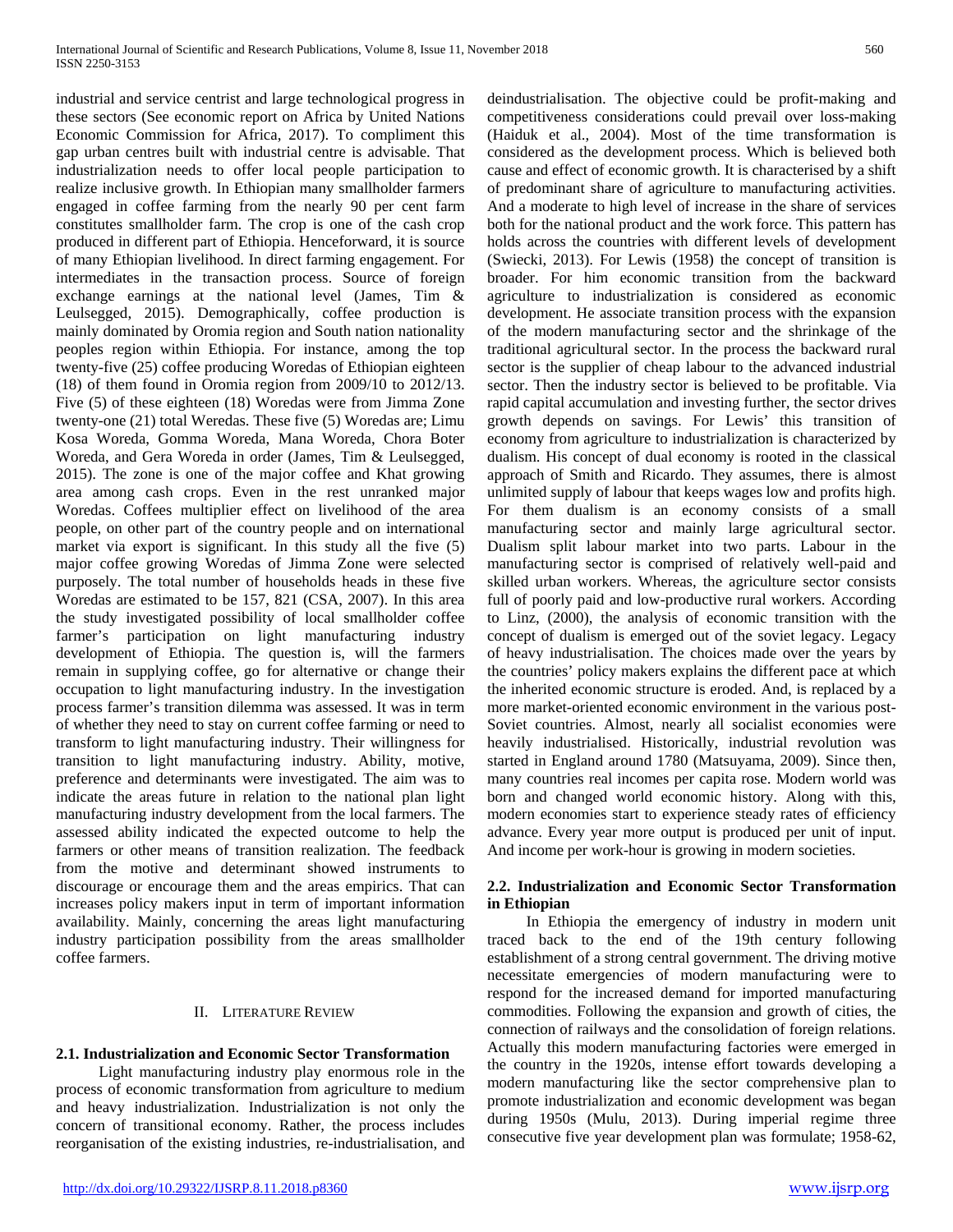1963-67, and 1968-1973. These plans includes development of the industrial sector, policies and strategies. The succeeded government 1974-1991 claimed socialism led to planned means of production, production targets and allocate resources based on the careful decision of the authorities. Production of large scale goods was almost entirely state owned as a result there was little room for private sector development except few effort exerted to promote production of intermediate goods, capital goods, and expansion of small-scale industries in the remaining ten years (Sarah and Mesfin, 2011). In the post 1991, the new regime adopted agricultural development led-industrialization as a guiding economic principle which allows and promotes the participation of the private sector in most sectors of the economy, including industry. Three different stages reform programs were supported by IMF/WB, export promotion strategy were adapted in 1998, complete industrial development strategy was formulated in 2002/03, five year overall development plan of the country from 2005/06 to 2009/10 was enunciated (Kenichi, 2009). Recently growth and transformation plan I (2010/11- 2014/15) was implanted and its phase II (2015/16-2021) is ongoing. Regardless of all this efforts Ethiopia is one of the least industrialized countries in Sub-Saharan Africa group and the world. According to EEA (2013) the share of industry was only about 11.1% of the GDP and that of manufacturing sector was only about 3.7% of the GDP in 2011/12. Manufacturing sector industries share in GDP was declined from its figure of 6.4% in 2003/04 to 3.7% 2011/12. According to Mulu (2013) the contribution of manufacturing to the overall GDP of Ethiopia is less than 6 per cent its contribution to the national stock export is below 10 per cent which is again among the lowest in the world. Conferring to WDI (2013) the industrial sector had an average contribution of about 30.34% to GDP of all income levels of Sub Saharan African countries. In the world the sector had an average contribution of about 26.29% to GDP of all income levels of the world. Ethiopian MoFED (2013) indicates the contribution of manufacturing sector has stagnated at about 5% of GDP over the last 20 years, is largely limited to simple agro-processing activities like; sugar, grain milling, edible oil production, and leather tanning, and production of basic consumer goods beer, footwear, textiles and garment. Industries that might help to accumulate technological capabilities and create dynamic interindustry linkages are almost non-existent such as chemical, electrical and electronics, metal-processing and other engineering industries. Overall, the technological level of firms is very low, even by Sub Saharan regional standards (Hinh et.al, 2012). Again, Ethiopian manufacturing industries are engaged in processing primary commodities and employing a few hundred thousand unskilled labour. Similarly, the sector is operating under critical constraints related to logistics and transport, access to land, as well as poor public services delivery (MoFED, 2013). Besides, facilitation hinder industries to be effective and competent. To realize a complete industrial development strategy via overcoming the constraint Ethiopian government is showing policy commitment. One of the evidence is the concern given to industrial development structural transformation on Ethiopia growth and transformational plan II, 2015. The industrial development strategic directions of GTP II includes establishment of light manufacturing industries and the micro and small enterprises development. The light manufacturing

industries are believed to build heavy industries and industrialize the country in the future. In addition the sector is expected to bring significant growth of the manufacturing industry then it can plays leading role in job creation, technology learning structural shift in Ethiopia's export and address trade imbalance. In its implementation strategy the directions are; to focus on the implementation of project and programs which gear towards attracting quality investment, enhancing production and productivity, boosting export shares, accelerating technological learning and strengthen the linkage among industries. Great emphasis is also given to micro, small and medium enterprises in generating employment, to serve as school of entrepreneurship, and to broaden the base for value adding domestic private sector (GTP II, 2015). Commonly light manufacturing industries are apparel products, leather products, agribusiness products, wood products, and metal products. In all the category context Ethiopia has many natural resources that can provide valuable inputs for light manufacturing industries able to serve both domestic and export markets. Cotton is one of abundant producible resource, which can support the garments industry. Cattles are the other abundant resource which can be processed into leather and its products. The available agricultural land and lakes can provide inputs for agro processing industries. The country has forests which can be succeeded for the furniture industry. Again, the existing natural resources, abundant low-cost labor, gives it a comparative advantage in less-skilled, labour-intensive sectors like metal product. The favourable climate, and the potential for cheap hydro-energy is a guaranty for the countries competitiveness (United Nations Industrial Development Organization, 2015). In some cases not only resource availability government policy and development strategy mater economic transformation. Agents consider different seen and unseen economic variables for any economic transformation decisions. Further this seen and unseen economic variables can be classified as controllable and non-controllable. Non controllable variable source of difference in individual and or country economic altitudes are many. Physical attributes, meaning distribution of natural ability is not equal for all human being. The other is personal preferences, in which relative valuation of leisure and work effort differs from person to person. The social process, is also the other source which means pressure to work or not to work varies across particular fields or disciplines (Todaro, MP & Smith, SC, 2009). Barbara Tocco, Alastair Bailey and Sophia Davidova (2013), had done working paper on, determinants to leave agriculture and change occupational sector: Evidence from an Enlarged EU. They stated the case by separating the determinant in term of pool and push factor. Their result suggest that as compared to the old younger individuals are more likely to leave farming activities whereas, self-employed and family workers are less likely to leave agriculture. The retirement of people is highly associated with largest outflows of agricultural labour. Peoples with low levels of educations are found to be ominously forced in entering the non-farm employment. Again, their finding indicates significance of labour market conditions at the regional level do matter for converting occupational sector. Kindeye Fenta (2014), had studied industry and industrialization in Ethiopia: policy dynamics and spatial distributions. According to him the large and medium manufacturing industries are not equally distributed across regions. Developed regions achieved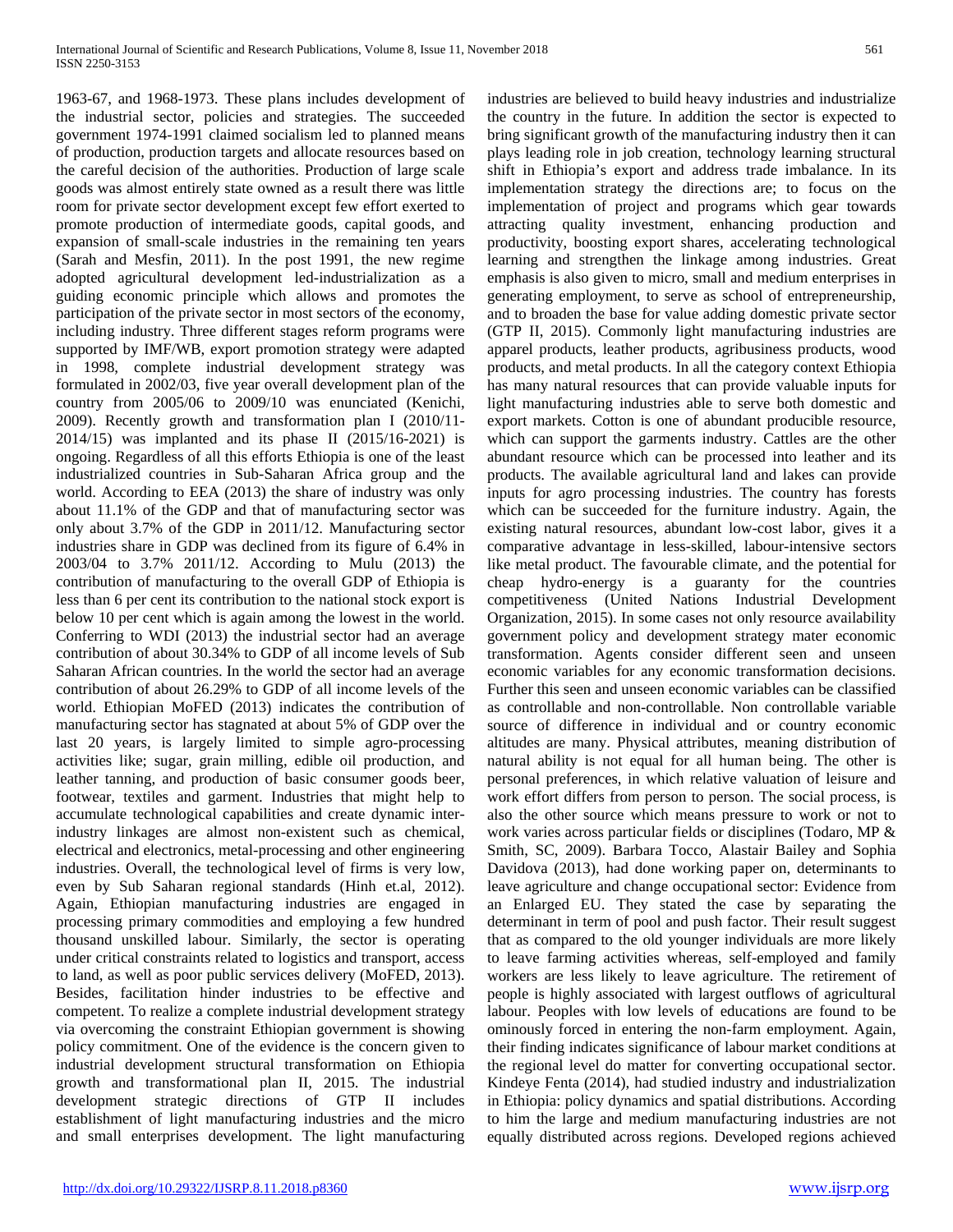an increasing share of industrial development while the peripheral regions lagged behind. Once more he showed, presence of significant disparities among and within regions in the number of people engaged in the sector in term of wages and salaries paid to workers, the fixed assets possessed by the sector, the sector`s contribution to national income account and capital expenditure. He pointed that this difference is primarily driven by difference in the productivity of the private sector in each region. Constraints related to accesses to land and finance and competition from informal sector affect each region to a different degree. There are striking differences among urban areas of the same regions. Cities that are the seat of the regional governments and their surrounding environs serve as centres of industrialization for their own respective region. In addition to the other means of intervention the way to minimize this regional difference is securing inclusive development. This can increase benefits from industrial development process, minimize risky in agriculture sector and with human population increment. The good proxy for this is increasing local farmer's participation. Mainly during initial intervention of light manufacturing industries development, in industrial development process. Considering this fact Ethiopian government has been supporting the industrial transformation policy via building industrial parking and providing related infrastructure. Jimma industrial parking centre is under construction. To capacitate industrial transformation agenda in the area. In other way realization of this economic transformation plan in Jimma area and in Ethiopian is not only a function of paper work. In tern of best written policy, government strategy and other countries path of transition. Frequently difficulty of firms and consumer future behaviour limits the expected best policies outcome. Again, unless agents behave and react accordingly the government strategy by itself is not the guaranty of implementing any plan. The world economic context is dynamic. Means of production, mode of transaction and consumption decisions of agents are changing over time. To examine this context, this research paper was designed to investigate possibility of local smallholder coffee farmer's participation on light manufacturing industry development. Will they remain in supplying coffee, go for alternative or change their occupation to light manufacturing industry. The study analysis skeleton is based on the following conceptual framework we developed from works of Barbara, Alastair, and Sophia (2013), Kotler et al. (2010), Pinki (2014) and Robert, 2014). Todaro & Smith (2009), Lewis (1954), Key (2005), Lewis, (1958), Haiduk et al. (2004), Kuznets (1955), (Baumol, 1967), United Nations Industrial Development Organization (2015) and Matsuyama (2009).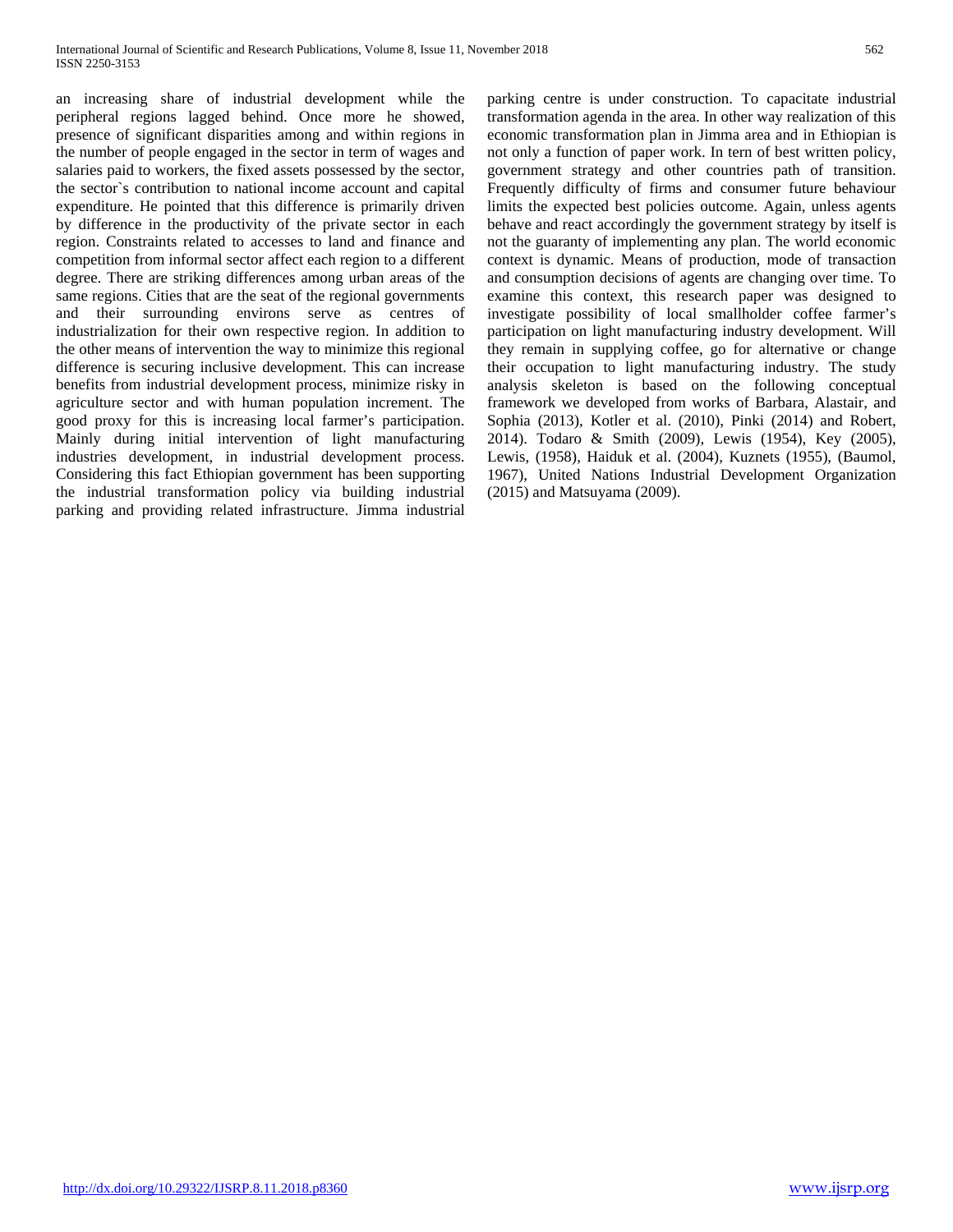

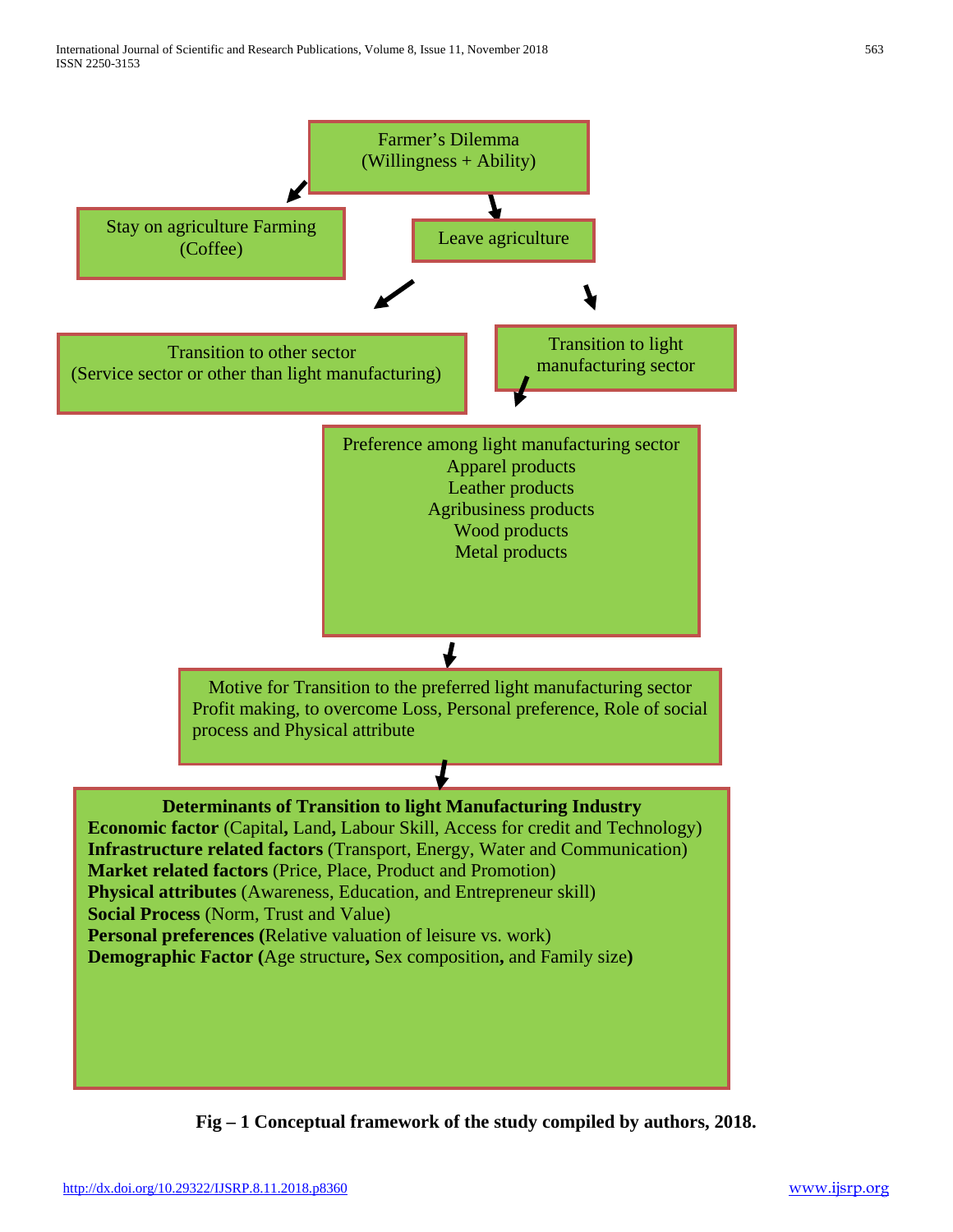#### III. RESEARCH DESIGN AND METHODOLOGY

 The data for the accomplishment of the study was collected from primary data source. Probabilistic and nonprobabilistic sampling technique was used to identify the representative sample. From non-probabilistic sampling technique the study employed two stage purposive sampling. That is, to select Woredas, that have great potential of farming coffee, in the first stage. In the second stage to classify Kebelles within each target Woreda according to their potential of farming coffee. Then, the data was collected using structured questioner. To select the last element, household, the study determined sample size first. Second, proportionally allocated sample for each Woredas. Then, sample frame was formed for each five (5) Woredas. The formation of sample frame contains each Woredas top five (5) Kebelles known in intensive production of coffee. Finally, the study element, household heads, were selected randomly, from the Kebelles strata sample frame. The sample size was determined using the following simplified formula for proportions (GfK Polonia, 2013).



Where, n - The sample size, N - The population size and e - The acceptable sampling error (.05).

157.821 157,821  $n = \frac{124 \text{ kg}}{1+157.821(0.05)^2} = \frac{1244 \text{ kg}}{1+157.821(0.0025)} = 399$ . The above total sample size (399) was divided for the five Woredas based on the following proportionate sampling procedure:  $nj = Nj/N$  $X \n n \dots (2)$ 

Where, nj = Size of sample from j  $<sup>th</sup>$  stratum, Nj =</sup> Population in j<sup>th</sup> stratum, N = Total population size and  $n = Total$ sample size. Then, we specified the following model based on the scholars economic theory and empirical works. The dependent variable specification was based on decision tree of the labour outcomes see Barbara, Alastair, and Sophia (2013). A given labour will be employed on agriculture or non-farm work initial. The labour employed in agriculture will need to stay on agriculture or need to leave agriculture. Then, the labour will leave agriculture to join non-farm activities and or leave to nonemployment. For Kotler et al. (2010) a decision-making process starts with the recognition of need that can be triggered by internal or external stimuli. In this decision making process

knowledge, motivation, attitude and experiences play significant roles see Pinki (2014). Concerning transformation of need to demand, demand (willingness and ability) determining variables modern microeconomics was consulted (Robert, 2014). Based on the consultation of these scholars we specified the following functional relationship of the model as dependent and independent. CFTD = f (Age, Sex, Family size, Capital, Land, Labour Skill, Access for credit service , Price expectation, Place, Technology, Promotion, Awareness, Education, Norm, Trust, Entrepreneur skill, Transport, Energy, Water, Communication.). The analysis of the data was done using both descriptive and econometrics techniques. Willingness, ability, preferences, and motive of smallholder coffee farmer's transition to light manufacturing industry was discussed descriptively. Smallholder coffee farmer's transition dilemma to light manufacturing industry and the determining factor was analysed using binary logit model. In the specification of the Logit model the dependent variable was dummy. Which takes a value of one (1), yes response, for smallholder coffee farmers needs to transit to light manufacturing industry. Or zero (0), no response, for smallholder coffee farmers needs to remain in farming coffee. The independent variables were both continuous and discrete. To estimate the transition dilemma of smallholder coffee farmers to light manufacturing industry and its determinant

Logit model was specified as follow;

| $Zi = \beta 0 + \beta 1Xii + \beta 2X2i + \dots + \beta nXni$                      |  |
|------------------------------------------------------------------------------------|--|
|                                                                                    |  |
| Pi = 1[1 + e- $(\beta 0 + \beta 1Xii + \beta 2X2i + \dots + \beta nXni)$ ]         |  |
|                                                                                    |  |
| Logit (Zi) = ln (Pi/ (1-Pi)) = Zi = $\beta$ 0+ $\beta$ 1X1 + $\beta$ 2X2 + ------- |  |
|                                                                                    |  |

See Woodlridge,  $(2009)$ . Pi = Probability of Transit to light manufacturing industry in relation with explanatory variables.  $e^{zi} =$  is irrational number to the power of zi. Zi = A function of explanatory n variables. βs = parameters. To confirm the result of the model the study checked diagnostic tests of binary logistic model. It includes fitness of the logistic model for estimation. Test of parameter association with explanatory variable. Test of multi-co linearity, to check exact or perfect association among explanatory variables. And test of how well the explanatory variable explained the dependant variable (Gujarati, 2003). Further, the study variables codes, definitions, scale measurements, types and their expected signs were summarized in Table 3.1.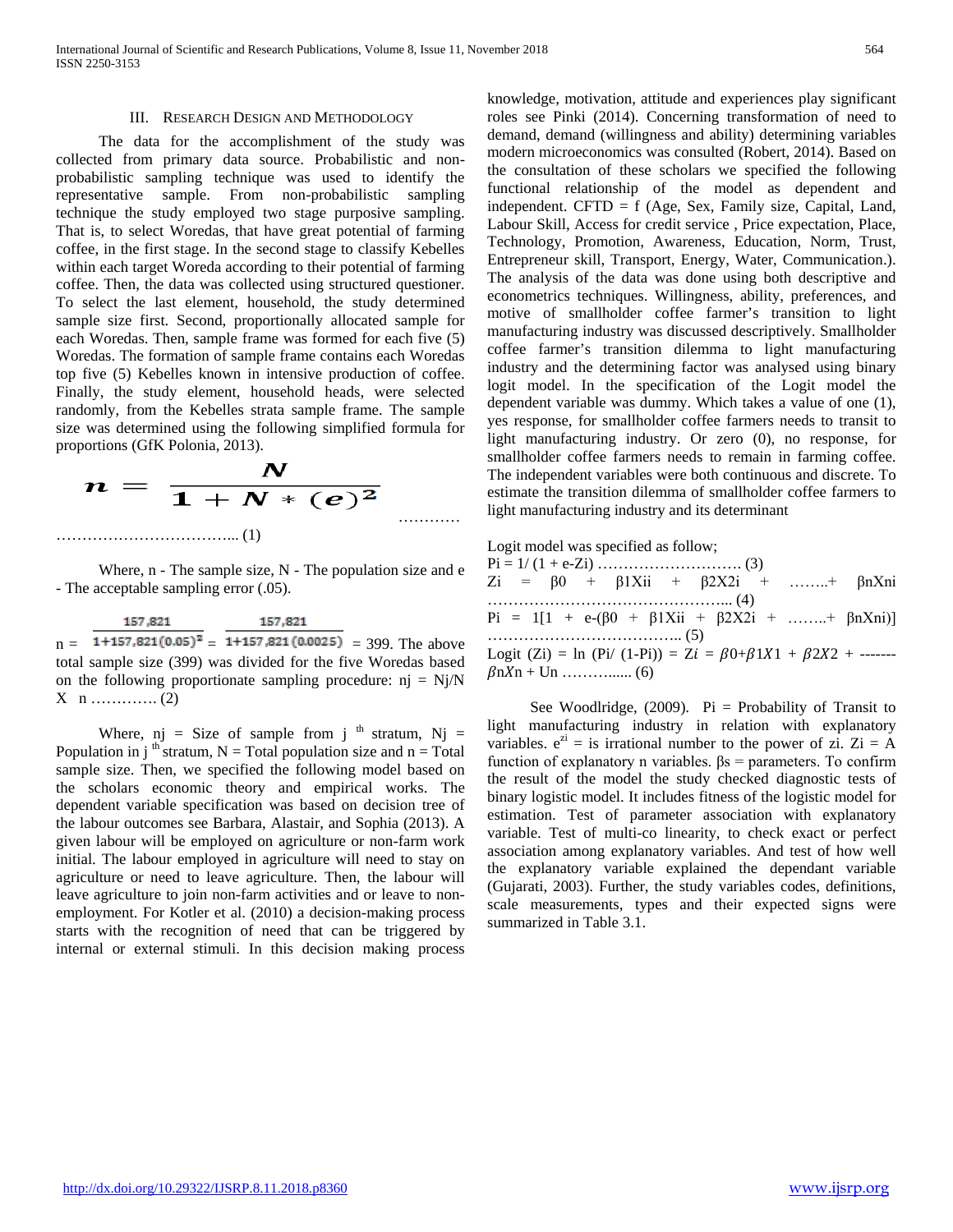| Code            | Definition                | Scale measurement              | Type                           | Expected sign    |
|-----------------|---------------------------|--------------------------------|--------------------------------|------------------|
| $\mathbf{A}$    | Age                       | In year                        | Continuous                     | $\Box$           |
| S               | Sex                       | $Male = 1$ , female = 0        | Dummy                          | $+/-$            |
| $\mathbf C$     | Capital                   | In Cash                        | Continuous                     | $\pm$            |
| <b>FSIZE</b>    | Family size               | In number                      | Continuous                     | $+/-$            |
| LA              | Land for Manufacturing    | $Access = 1$ , No $access = 0$ | Dummy                          |                  |
| $\overline{LS}$ | Labour Skill Access       | $Access = 1$ , No access = 0   | Dummy                          | $\ddot{}$        |
| AccCrSe         | Access for credit service | $Access = 1, No access = 0$    | Dummy                          |                  |
| <b>PrEX</b>     | Product Price Expectation | In birr                        | Dummy                          | $\, +$           |
| Place           | Place                     | Distance from market           | Continuous                     | $\blacksquare$   |
| Tech            | Technology                | Technique of production        | Dummy                          | $+$              |
| Awar            | Awareness                 | Yes = 1, $No = 0$              | Dummy                          | $+$              |
| Edu.            | <b>Education</b> level    | In year school                 | $\overline{\text{Continuous}}$ | $\, +$           |
| Nor.            | Norm                      | $Yes = 1$ No = 0,              | Dummy                          | $\, +$           |
| Tru.            | <b>Trust</b>              | Yes = $1$ No = $0$ ,           | Dummy                          | $+$              |
| Value           | Value                     | Yes = $1$ No = 0,              | Dummy                          | $\, +$           |
| EntrSkl         | Entrepreneur skill        | Yes = $1$ No = 0,              | Dummy                          | $^{+}$           |
| <b>Trns</b>     | Transport                 | In distance                    | Continuous                     | $\blacksquare$   |
| Enrgy           | Energy                    | Yes = $1$ No = $0$ ,           | Dummy                          | $\boldsymbol{+}$ |
| Wtr             | Water                     | $Yes = 1$ No = 0,              | Dummy                          | $\pm$            |
| Commu.          | Communication             | Yes = $1No = 0$ ,              | Dummy                          | $\, +$           |

|  |  |  | Table 3.1: Variables definitions, scale measurements and their expected sign. |  |  |  |  |
|--|--|--|-------------------------------------------------------------------------------|--|--|--|--|
|--|--|--|-------------------------------------------------------------------------------|--|--|--|--|

Source; Complied by authors, 2018.

# IV. THE STUDY RESULTS AND DISCUSSIONS.

# 4.1. Smallholder Coffee Farmer's Dilemma

 The dilemma of coffee farmers were asked in term of whether they need to remain in farming coffee and or need to

transform to light manufacturing industry. Accordingly, their response were summarised in the following table 4.1. From 399 coffee farmers 339 of them, 84.96 per cent need to stay on coffee farming. The fact is good inference for sustainability of coffee product and related outcome in the study areas. Helping these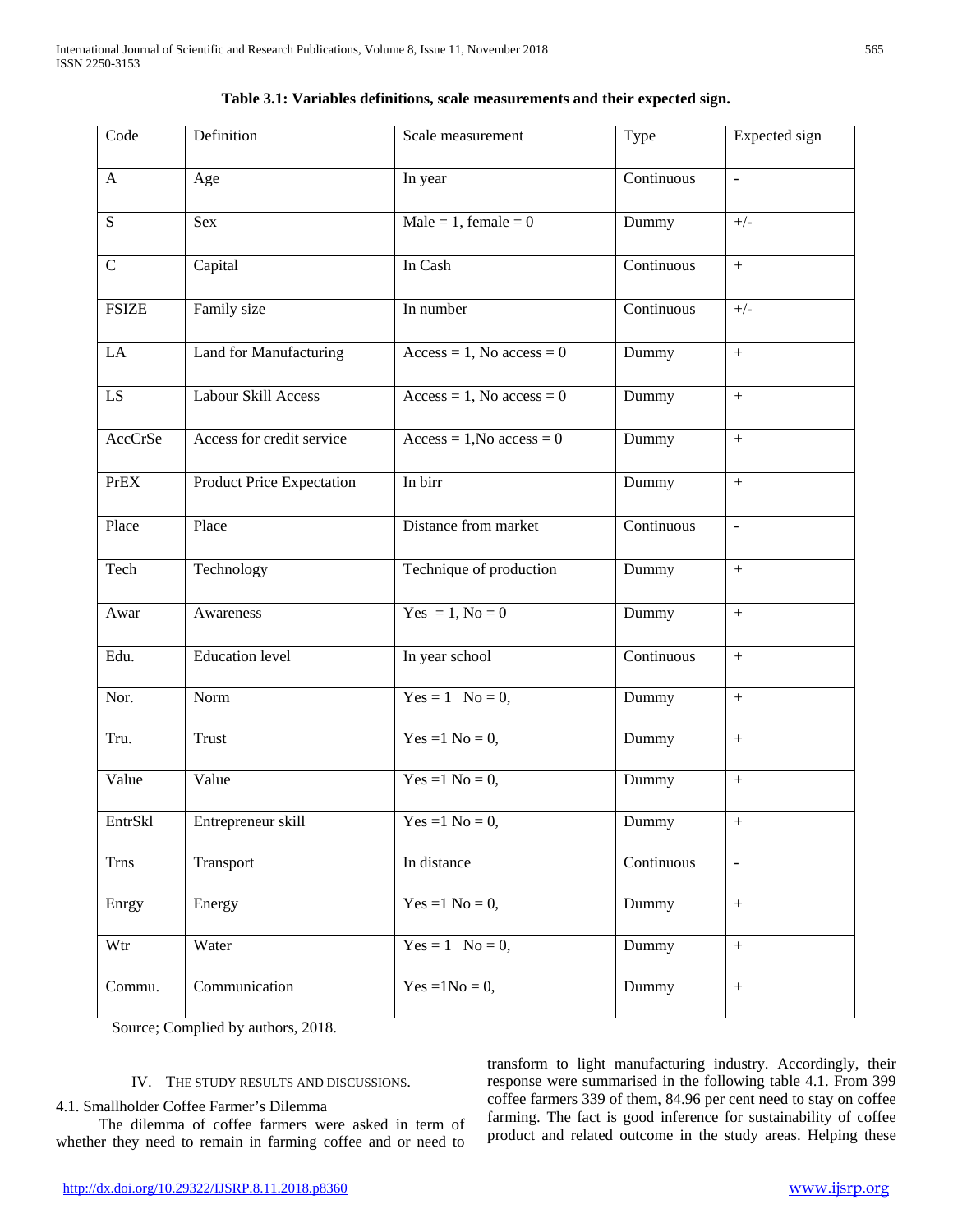farmers to increase coffee product and enabling them to get a better price is one possible means of intervention to improve the areas smallholder coffee farmer's livelihood.

Table 4.1. Smallholder Coffee Farmer's Transition Dilemma.

. table CFTD



Source; - Own manipulation using STATA 12, based on authors survey, 2018.

 The remaining smallholder coffee farmers, 15.04 per cent, need to transform their current coffee farming livelihood to light manufacturing industry. The figure is appreciable for smallholder coffee farmer and agriculture dominated economy as starting point. Helping these smallholder coffee farmers in selective means is advisable via identifying the required intervention. The purpose is to create enabling environment for them. That secure inclusive participation, to make them profitable, and aligning their plan with national economic transformation.

# **4.2. Willingness of Smallholder Coffee Farmers Transition to Light Manufacturing Industry.**

 In this part the study analysed willingness of coffee farmer's for their stated need. That is, to examine one aspect of their dilemma. Therefore, farmers might have a need to change their occupation. To be meaningful it needs to be supported by willingness and ability as well.

# **Table 4.2. Willingness of Smallholder Coffee Farmers Transition to Light Manufacturing Industry.**

| Response | Number        | Percent |
|----------|---------------|---------|
| Yes      | 312           | 78      |
| No       | $\mathbf{R}'$ | 22      |
| Total    | 300           |         |

Source; - Own survey, 2018.

 Consequentially, 78 percent of coffee farmers 312 out of 399 in number revealed their willingness for transition to light manufacturing industry. The fact implies, if enabling environments will be created there is higher willingness from the farmers. Unlikely, higher willingness by itself is not enough for any decision. To be meaningful it must be supported by financial ability to pay for the stated willingness.

# **4.3. Ability of Smallholder Coffee Farmers Transition to Light Manufacturing Industry.**

 In addition to their willingness, coffee farmers were asked about their financial ability for transition to light manufacturing industry. From 399 respondents 28 of them, 7 in percent deserve financial ability for transition. The remaining 371 of them, 93 in percent, replied that they haven't financial ability for transition to light manufacturing industry.

**Table 4.3. Ability of Coffee Farmers Transition to Light Manufacturing Industry.**

| Response | Number | Percent |
|----------|--------|---------|
| Yes      | 28     |         |
| No       | 371    | 93      |
| Total    | 399    | 100     |

Source; - Own survey, 2018.

 Hopefully, 7 percent of coffee farmers have ability for decision. The number is not exaggerated to indicate weak ability for transition to light manufacturing industry. For smallholder coffee farmer and agriculture dominated economy the fact is appreciable as starting point. The divergence of willingness and ability indicates two fact at least. The first fact is commitment of smallholder coffee farmer's transition to light manufacturing industry. Which was supported by high willingness feedback. The second fact indicates if enabling environments will be created coffee farmers are ready for transition to light manufacturing industry.

# **4.4. Preferences of Smallholder Coffee Farmers among Light Manufacturing Industry**

 The farmers were again asked about their preferences among light manufacturing industry. In the preference basket apparel products, leather products, agribusiness products, wood products and metal products are included.

| Table 4.4. Preferences of Coffee Farmers among light |  |
|------------------------------------------------------|--|
| manufacturing industry.                              |  |

| Response         | Number | Percent |
|------------------|--------|---------|
| Apparel products | 03     | 0.75    |
| Leather products |        |         |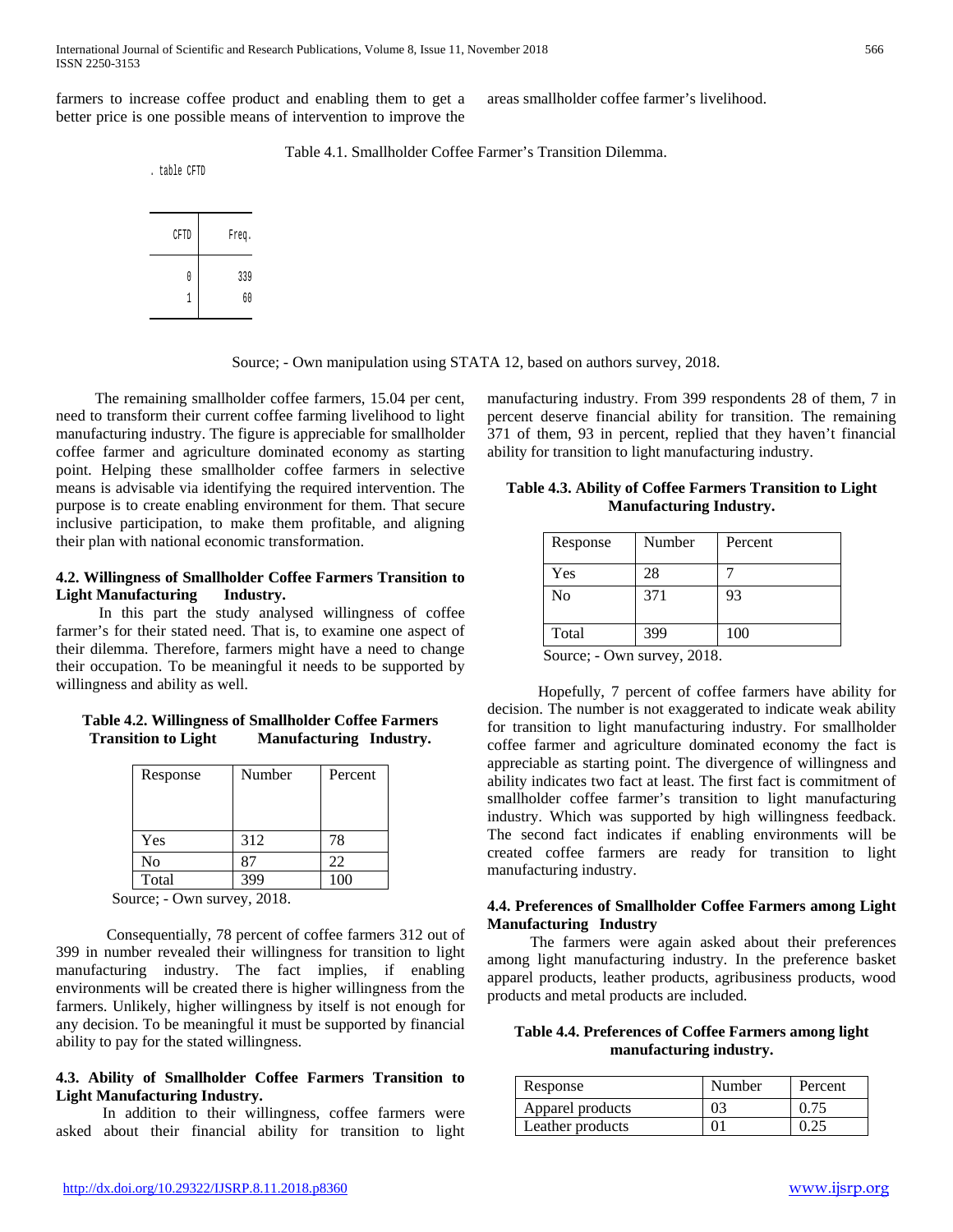| Agribusiness products | 219 | 55.00  |
|-----------------------|-----|--------|
| Wood products         | 108 | 27.00  |
| Metal products        | 68  | 17.00  |
| Total                 | 399 | 100.00 |
|                       |     |        |

 Agribusiness product is the primary preference of smallholder coffee farmers among light manufacturing industry. As seen from the above table 4.4. Their second preference is wood product. They prefer metal products as their third options. From this fact we can deduce that, any intervention need to enable and improve farmers participation on light manufacturing industry development will be effective if it consider agribusiness product mainly. Wood product, and metal product hierarchically.

# **4.5. Smallholder Coffee Farmers Motive for Transition to the preferred light manufacturing industry.**

 Coffee farmers primary motive for transition to the preferred light manufacturing industry is profit making and the second is overcoming loss. As seen from table 4.5.

|                        | Table 4.5. Smallholder Coffee Farmers Motive for Transition |
|------------------------|-------------------------------------------------------------|
| to the Preferred Light | <b>Manufacturing Industry.</b>                              |

| Motive                 | Number | Percent |
|------------------------|--------|---------|
| Profit making          | 318    | 79.70   |
| To overcome Loss       | 49     | 12.28   |
| Personal preference    | 18     | 4.51    |
| Role of social process | 11     | 2.76    |
| Physical attribute     | 03     | 0.75    |
| Total                  |        |         |

Source; - Own survey, 2018.

 It implies lights manufacturing industry development in the area will clue possibility of saving lead industrialization. See Lewis (1958). Profitability will lead rapid capital accumulation, investing further, and drives growth depends on savings. Then, the industry sector is believed to be profitable in economic transition from the backward agriculture to industrialization. By expansion of the modern manufacturing sector and the shrinkage of the traditional agricultural sector.

# **4.6. Determinants of Smallholder Coffee Farmers Transition Dilemma to Light Manufacturing Industry.**

 To identify the determinants of smallholder coffee farmer's transition dilemma to light manufacturing industry binary logit model was employed. The dependent variable of the study is smallholder coffee farmer's transition dilemma. It is a dummy response variable. Which takes a value of one (1), yes response, for smallholder coffee farmers needs to transit to light manufacturing industry. Or zero (0), no response, for smallholder coffee farmers need to stay on farming coffee. The explanatory variables are both dummy and continuous variables. STATA 12 was used to regress the data in binary logit model. Accordingly, the outcome was summarized here below in equation 7. The detail of all the output is attached in the appendices. The analysis was started after checking multicollinearity, and  $\chi$ 2 significance at 1%. Overall, nearly 46% of the decision to transit to light manufacturing industry or not is explained by the independent variables of the model. The equation of the line found from the regression output was summarized as follow;

| $logit (CFTD) = -0.0130618 + 3.732702Awar +$ |           | $3.50118LS +$ |  |
|----------------------------------------------|-----------|---------------|--|
| $3.054031LA + 1.163486FS +$                  | 1.000016C | -.9186284A    |  |
|                                              |           |               |  |

 Age of smallholder coffee farmers is negatively related to probability of transition need to light manufacturing industry. Hence, younger smallholder coffee farmers are more likely transit to light manufacturing industry. And aged smallholder coffee farmers are less likely transit to light manufacturing industry by .9186284 figure. As age of smallholder coffee farmer's increase by one year likelihood of transition to light manufacturing industry decreases by .918628 factor. Hence, participation in light manufacturing industry development in the area is badly expected from the young smallholder farmers. And, again any means designed to intervene to enhance farmers participation in the industry will be effective if they target the young smallholder coffee farmers. Again, Smallholder coffee farmer's family size is positively related to the probability of transition to light manufacturing industry. Farmers with more family size are more likely transit to light manufacturing industry as compared to small family size owners by 1.163486 factor. Further, smallholder coffee farmers who has skilled labour access, and land access for light manufacturing industry has higher likelihood of transition to light manufacturing industry by 3.50118, and 3.054031 factors respectively. Additionally, as farmers cash capital increases by one Birr, likelihood of transition to light manufacturing industry increases by 1.000016 unit. Moreover, awareness is positively related to probability of transition to light manufacturing industry. More aware smallholder coffee farmers are more likely transit to light manufacturing industry as compared to unaware farmers by 3.732702 factor. From these determining factors we can deduce that, the intervention ways to help smallholder coffee farmer's participation on lights manufacturing industry development in the area shall target; younger farmer, who has more family size, and has access for skilled labour. Additionally, those who has land access for light manufacturing industry, higher financial capital and awareness about light manufacturing industry.

#### V. STUDY CONCLUSIONS AND RECOMMENDATIONS.

#### **5.1. Conclusions from the study.**

 This study concludes majority of smallholder coffee farmers needs to remain in farming coffee. Which is good inference for sustainability of coffee supply and related outcome in the study area. The remaining, 15.04 per cent, need to transform their current coffee farming livelihood to light manufacturing industry. The figure is appreciable for smallholder coffee farmer and agriculture dominated economy as starting point. Even if 78 per cent of coffee farmers revealed willingness for transition to light manufacturing industry only 7 per cent of them deserve financial ability for transition. The divergence of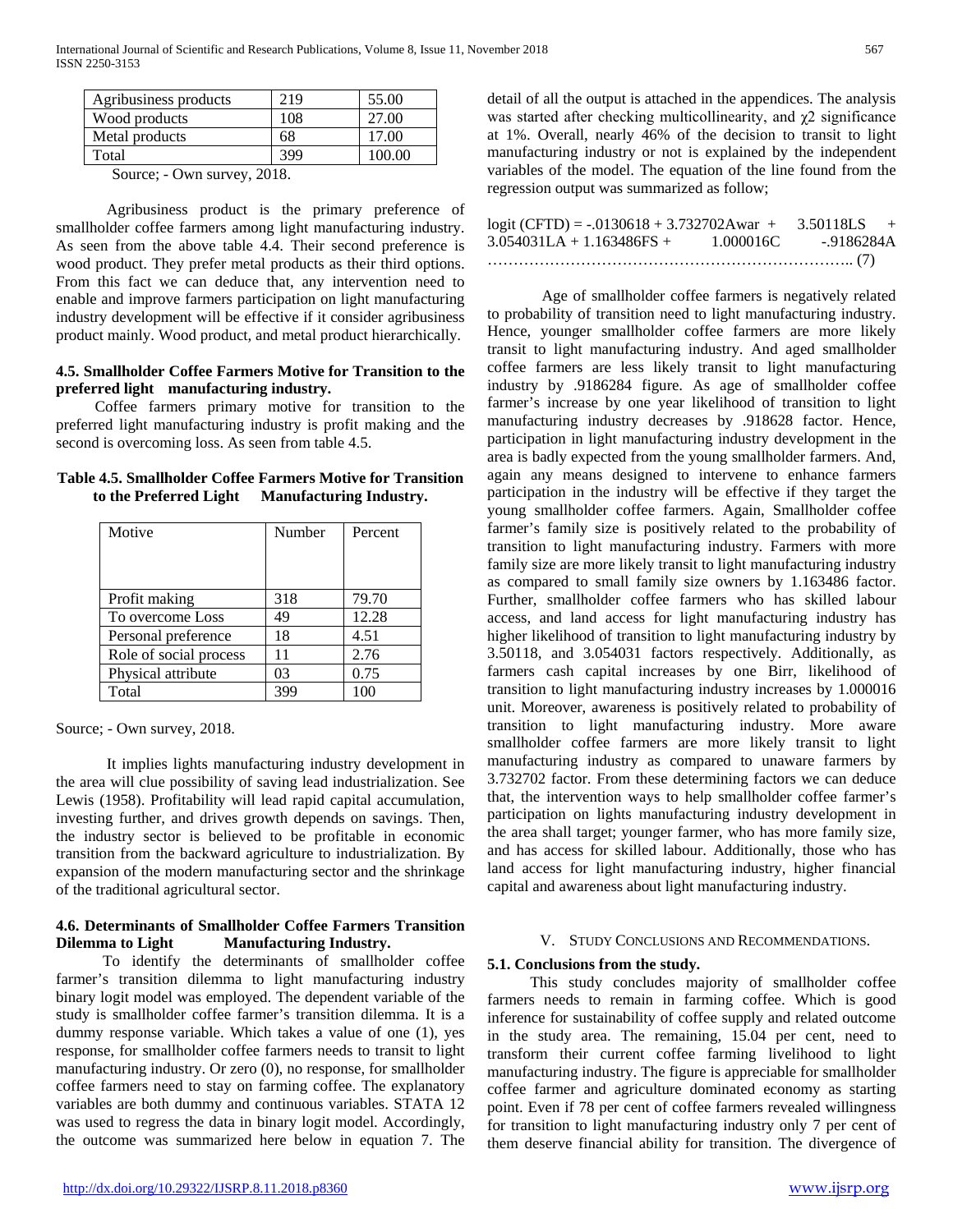willingness and ability indicates two fact at least. The first fact is commitment of smallholder coffee farmer's transition to light manufacturing industry. Which was supported by high willingness feedback. The second fact indicates if enabling environments will be created coffee farmers are ready for transition to light manufacturing industry. Agribusiness product is the primary preference of smallholder coffee farmers among light manufacturing industry. Their second preference is wood product. They prefer metal products as their third options. From this fact we can deduce that, any intervention need to enable and improve farmers participation on light manufacturing industry development will be effective if it consider agribusiness product mainly. Wood product, and metal product hierarchically. Coffee farmers primary motive for transition to the preferred light manufacturing industry is profit making and their second is overcoming loss. It implies lights manufacturing industry development in the area will have possibility of saving lead industrialization. Age of smallholder coffee farmers is negatively related to probability of transition need to light manufacturing industry. Hence, younger smallholder coffee farmers are more likely transit to light manufacturing industry. And, aged smallholder coffee farmers are less likely transit to light manufacturing industry. As age of smallholder coffee farmer's increase likelihood of transition to light manufacturing industry decreases. Hence, participation in light manufacturing industry development in the area is badly expected from the young smallholder coffee farmers. And, again any means designed to intervene these industry development will be effective if they target the young smallholder coffee farmers. Once more, Smallholder coffee farmer's family size is positively related to the likelihood of transition to light manufacturing industry. Farmers with more family size are more likely transit to light manufacturing industry as compared to small family size holders. Further, smallholder coffee farmers who has skilled labour access, and land access for light manufacturing industry have higher likelihood of transition to light manufacturing industry. Additionally, as farmer's cash capital increases likelihood of transition to light manufacturing industry increases. Awareness is positively related to likelihood of transition to light manufacturing industry. More aware smallholder coffee farmers are more likely transit to light manufacturing industry as compared to unaware farmers.

#### **5.2. Recommendations from the study.**

 Majority of smallholder coffee farmers, need to stay on coffee farming. The fact is good inference for certainty of coffee product supply in the areas for industries need to process the product and use coffee as other means of inputs. Again, from the fact we can deduce that one possible means of intervention to improve the areas smallholder coffee farmer's livelihood is targeting to increase coffee product productivity and coffee price. Helping smallholder coffee farmer need to transform in selective means is advisable to create enabling environment, to make them profitable, aligning their plan with national target and to match farmer's ability lagged behind willingness. The concern of intervention to enable farmer's transition to light manufacturing industry will be effective if it target agribusiness product, wood product, and metal product hierarchically. If these lights manufacturing industry flourished in the area it has possibility of

saving lead industrialization. As it was evident from the primary motive of coffee farmer's transition to the preferred light manufacturing industry is profit making. Followed by overcoming loss, personal preference, role of social process and physical attributes. In the means to enable farmer's priority shall be given to the way to make them profitable via reducing loss at any level. The intervention ways to help or realize farmers participation on transformation to lights manufacturing industry development in the area shall target younger smallholder coffee farmer, who has more family size, and has access for skilled labour. Additionally, those who has land access for light manufacturing industry, higher capital and awareness about light manufacturing industry.

#### **REFERENCES**

- [1] Barbara T., Alastair B., & Sophia D. (2013). Determinants to Leave Agriculture and Change Occupational Sector: Evidence from an Enlarged EU. Available for free downloading from the Factor Markets (www.factormarkets.eu) and CEPS (www.ceps.eu) websites.
- [2] CSA (2007). Population and Household census of Ethiopia. Addis Ababa, Ethiopia.
- [3] George Rapsomanikis. (2015). The economic lives of smallholder farmers. An analysis based on household data from nine countries. Food and Agriculture Organization of the United Nations, Rome.
- [4] GfK, P. (2013). Analysis of sample size in consumer surveys. Poland.
- [5] GTP II (2015). Growth and Transformational Plan of Ethiopia. Minister of finance and economic development. Addis Ababa, Ethiopia.
- [6] Gujarati, D. (2003). Basic Econometrics, Third Edition. New york: MCGraw Hill Inc.
- [7] Haiduk, K., Herr, H., Lintovskaya, T., Parchevskaya, S., Priewe, J. & Tsiku, R. (2004). The Belarusian Economy at a Crossroads. Moscow: Actrav.
- [8] Hinh T. Dinh, Vincent P., Vandana C., & Frances Cossar. (2012). Light Manufacturing in Africa. Targeted Policies to Enhance Private Investment and Create Jobs. African Development Forum.
- [9] James W., Tim S., & Leulsegged K. (2015). Woreda-Level Crop Production Rankings in Ethiopia: A Pooled Data Approach. International Food Policy Research Institute (IFPRI) Addis Ababa, Ethiopia.
- [10] Jimma Zone Administration. (2017). Jimma Zone Agriculture Office. Jimma, Ethiopia
- [11] Kenichi O. (2009). Ethiopia: Political Regime and Development Policies. Tokyo, Japan.
- [12] Kindeye Fenta (2014). Industry and Industrialization in Ethiopia: Policy Dynamics and Spatial Distributions. European Journal of Business and Management. ISSN 2222- 1905 (Paper) ISSN 2222-2839 (Online) Vol.6, No.34.
- [13] Kuznets, S. (1955). Economic Growth and Structure. London, Heinemann.
- [14] Lewis W. A. (1954). Economic Development with Unlimited Supplies of Labour. Manchester School, vol 22, no 2, pp 139191.
- [15] Lewis W. A. (1958). Employment Policy in an Underdeveloped Area. Social and Economic Studies, vol 7, no 8, pp 4253.
- [16] Linz, J.J. (2000). Totalitarian and Authoritarian Regimes. Boulder, CO: Lynne Riener Publisher.
- [17] Matsuyama, K. (2009). Structural Change in an Interdependent World: A View of Manufacturing Decline. Journal of the European Economic Association, 7, 478–486.
- [18] Ministry of Finance and Economic Development (2013). Annual Progress Report for F.Y. 2011/12 Growth and Transformation Plan. Addis Ababa.
- [19] Mulu G. (2013). Industrial Policy and Development in Ethiopia: Evolution and Current Performance. Helsinki, Finland.
- [20] Robert H. Frank. (2014). Microeconomics and Behaviour, 9th edition. Mcgraw-hill/Irwin Series in Economies.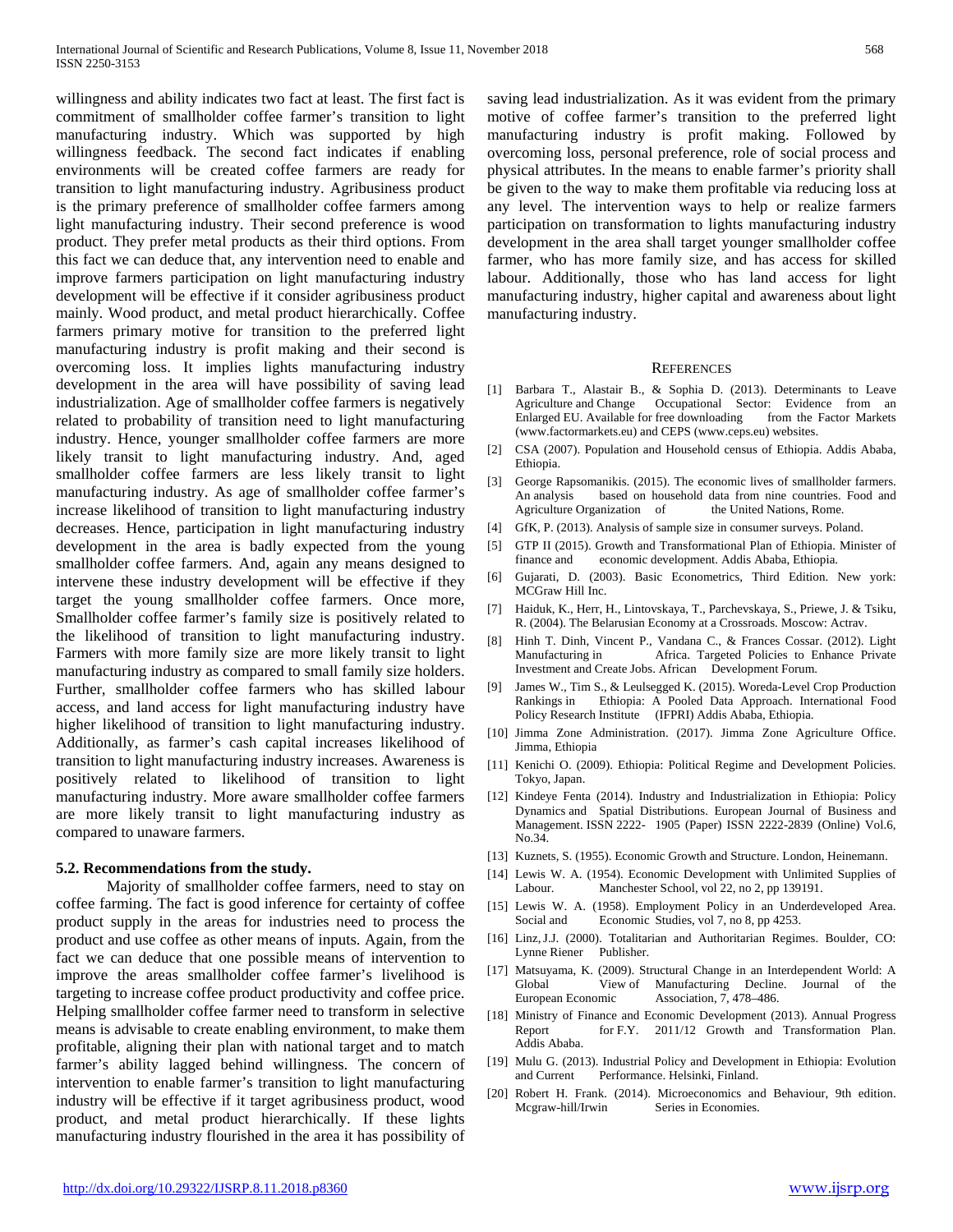- [21] Sarah V. and Mesfin G. (2011). Rethinking business and politics in EFFORT, the Endowment Fund for the Rehabilitation of Tigray; Overseas Development Institute, London.
- [22] Swiecki, T. (2013). Intersect oral Distortions, Structural Change and the Welfare Gains from Trade. Mimeo, Princeton University.
- [23] Todaro, MP & Smith, SC (2009). Poverty, Inequality, and Development in economic Development. 10th edn. Pearson: Addison – Wesley.
- [24] United Nations development programme (2013). Entrepreneurship Development Programme. (Covering from 2012 to 2016): Vol. 3 No. 1.
- [25] United Nations Economic Commission for Africa (2017). Urbanization and Industrialization for African Transformation. Economic Report on Africa. United Nations Addis Ababa, Ethiopia.
- [26] United Nations Industrial Development Organization. (2015). The Food and Agriculture Organization of the United Nations and The United Nations Industrial Development. Organization by arrangement with CAB International.
- [27] Woodlridge, Jeffrey (2009). Introductory Econometrics 4th Editions. Mason OH: South-western.

#### AUTHORS

**First Author** – Mr. Endeg Tekalegn Wolde, Lecturer, Department of Economics, College of Business and Economics, Jimma University, Jimma, Ethiopia. E- Mail; endookoo@gmail.com. Phone (mobile); +251917259075 **Second Author** – Dr. Leta Sera, Assistant Professor, Department of Economics, College of Business and Economics, Jimma University, Jimma, Ethiopia. Email: letammj@yahoo.com. Phone (mobile): +251922666671 **Third Author** – Mrs. Tesfaye Melaku, Lecturer, Department of

Economics, College of Business and Economics, Jimma University, Jimma, Ethiopia. E- Mail; tesamelua@gmail.com. Phone (mobile); +251910209644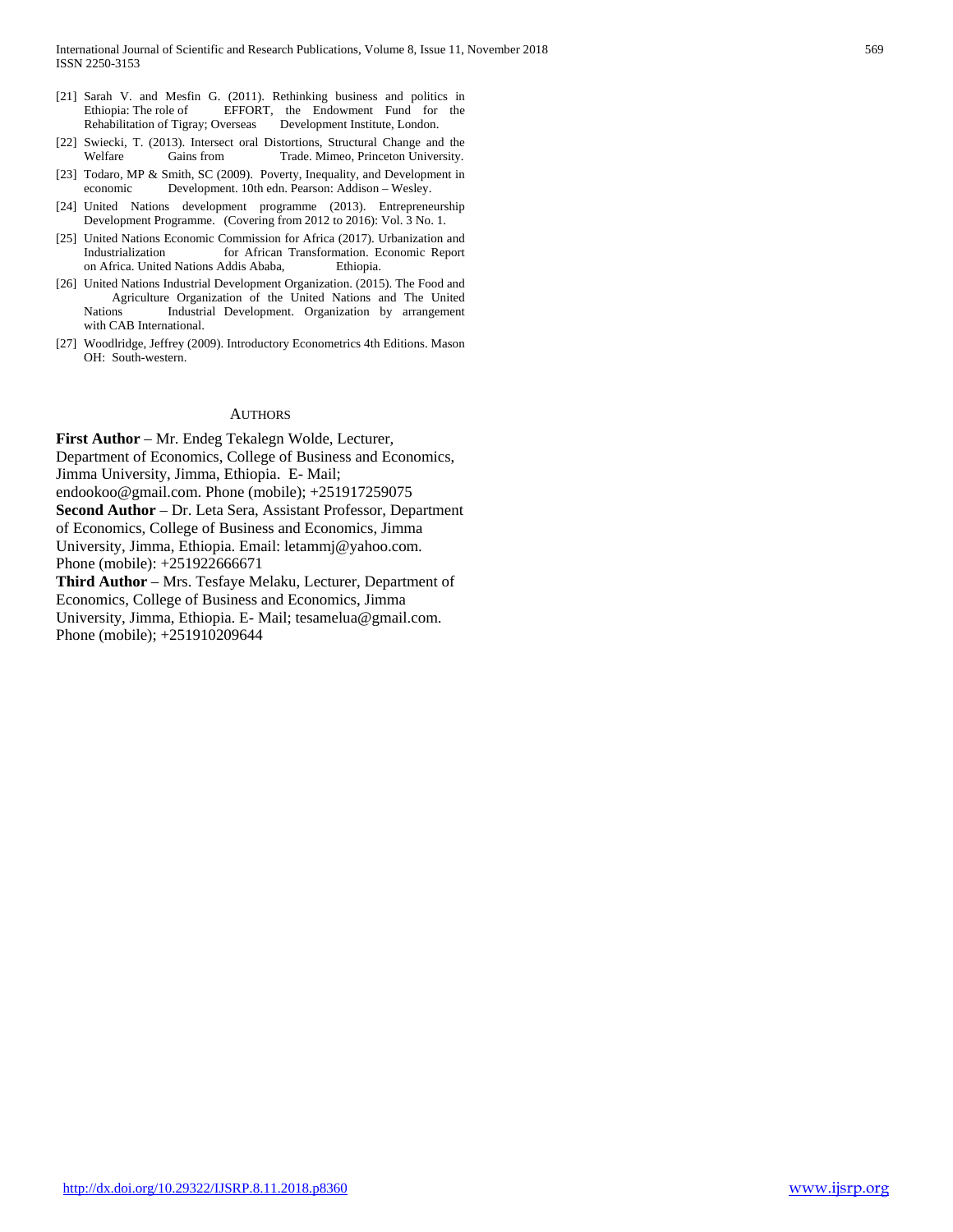International Journal of Scientific and Research Publications, Volume 8, Issue 11, November 2018 570

ISSN 2250-3153

**Appendices**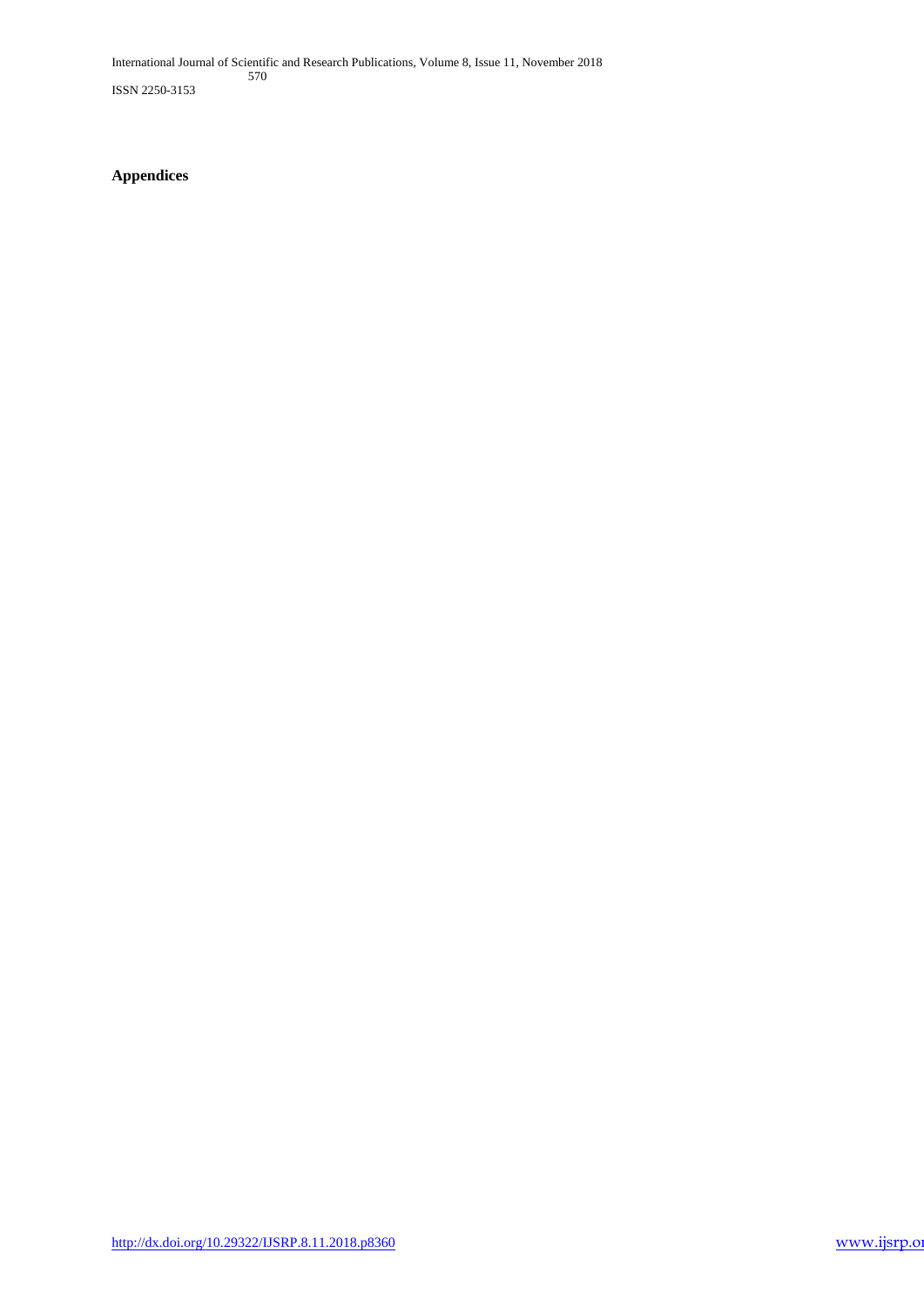#### Jimma University

College of Business and Economics

Department of economics

Dear Respondent, the purpose of this questionnaire is to collect data for the research entitled, " Sectorial Transition Dilemma of Coffee farmers to light manufacturing Industry in Jimma Zone, Ethiopia. The information you provide is set aside confidential and used only for research purpose. Your response to the question has significant impact on the quality of data and result. Thus, you are politely requested to respond genuinely. Thank you for your cooperation!

1. Gender: - A. Male B. Female

| 2. Marital status: - A. Married B. Single | C. In a relationship D. Divorced |
|-------------------------------------------|----------------------------------|
|-------------------------------------------|----------------------------------|

3. Age:  $\text{-}$  4. Family size;  $\text{-}$  5. Education Level;  $\text{-}$ 

- 6. Do you need sectorial transition from coffee farming employment? A. Yes B. No
- 7. If you need transition from coffee farming how many years it will take?
	- A. In the coming 1 to 3 years. B. In the coming 3 to 5 years.
	- C. In the coming 5 to 10years. D. More than 10years.
- 8. If you have transition need from coffee farming which one of the following choice is your option?
	- A. Light manufacturing industry. B. Heavy industry.
	- C. Service sector. D. Others

9. Do you have sectorial transition need to light manufacturing industry? A. Yes B. No

- 10. If you don't have sectorial transition need to light manufacturing industry, which one of the following is your reason?
	- A. I don't have willingness to leave coffee farming.
	- B. I don't have ability to transit to light manufacturing industry.
	- C. I don't have both ability and willingness to leave coffee farming.
	- D. I have both ability and willingness, rather I need diversification.
- 11. In case you have sectorial transition need to light manufacturing industry, which one of the following option is your choice?
	- A. Apparel products. B. Leather products. C. Agribusiness products
	- D. Wood products. E. Metal products.

12. Which one of the following is your deriving motive to the preferred light manufacturing industry transition?

- A. Profit making. B. To overcome Loss. C. Personal preference.
- D. Role of social process (Social pressure to transit from agriculture).
- E. Physical attribute (I have unique ability to produce in the new sector).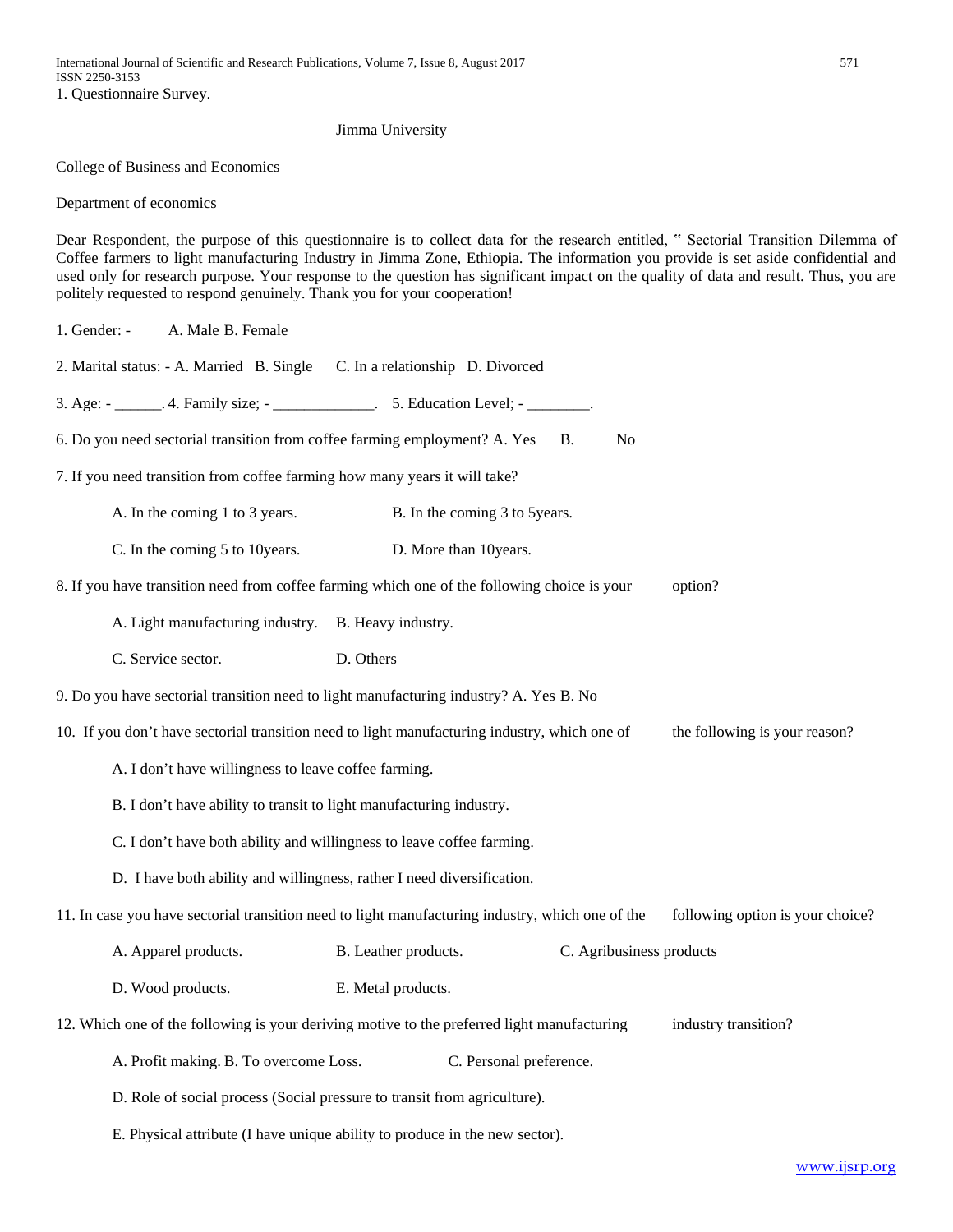| International Journal of Scientific and Research Publications, Volume 7, Issue 8, August 2017<br>ISSN 2250-3153             |                                         |              |                                           |                   | 572                       |
|-----------------------------------------------------------------------------------------------------------------------------|-----------------------------------------|--------------|-------------------------------------------|-------------------|---------------------------|
| F. Government incentive (like taxation and others).                                                                         |                                         |              |                                           |                   |                           |
| 13. Do you have financial capital to invest in light manufacturing industry in cash?                                        |                                         |              |                                           |                   |                           |
| A. Yes B. No                                                                                                                |                                         |              |                                           |                   |                           |
| 14. If yes how many capital you have to invest in light manufacturing industry in                                           |                                         |              | cash?                                     |                   |                           |
| 15. If you don't have capital to invest in light manufacturing industry in cash, do<br>B. No                                |                                         |              | you have                                  |                   | access for credit? A. Yes |
| 16. If yes which one of the following is your source?                                                                       |                                         |              |                                           |                   |                           |
| A. Commercial Bank.                                                                                                         | B. Development Bank.                    | C. MFI       |                                           |                   |                           |
|                                                                                                                             |                                         |              |                                           |                   |                           |
| 17. If yes for question number 15, how many capital you have access to invest in light                                      |                                         |              | manufacturing industry in credit? ______. |                   |                           |
| 18. Do you have access to capital to invest in light manufacturing industry in other means than                             |                                         |              |                                           | cash or credit?   | A. Yes B. No              |
| 19. If yes for question number 18 which one of the following is your source?                                                |                                         |              |                                           |                   |                           |
| A. Ikub. B. Remittance.                                                                                                     | C. Selling asset. D. Group association. |              |                                           |                   |                           |
| 20. Do you have access for Land to invest in light manufacturing industry? A. Yes                                           |                                         |              | B. No                                     |                   |                           |
| 21. Do you have skilled Labour access to invest in light manufacturing industry?                                            |                                         |              |                                           |                   |                           |
| A. Yes<br>B. No                                                                                                             |                                         |              |                                           |                   |                           |
| 22. Do you know the technology to invest in light manufacturing industry? A. Yes                                            |                                         |              | B. No                                     |                   |                           |
| 23. Do the following infrastructure related factor of production hinder your transition to the<br>A. Yes B. No<br>industry? |                                         |              | preferred                                 | light             | manufacturing             |
| A. Energy.                                                                                                                  | $\mathbf{O}$                            | $\mathbf{O}$ |                                           |                   |                           |
| B. Water.                                                                                                                   | $\mathbf{O}$                            | $\mathbf{O}$ |                                           |                   |                           |
| C. Communication.                                                                                                           | $\mathbf O$                             | $\mathbf{O}$ |                                           |                   |                           |
| 24. Transport distance to production plant in Kilometre; ______.                                                            |                                         |              |                                           |                   |                           |
| 25. Do you think you will get input at profitable price in the preferred light manufacturing<br>B. No                       |                                         |              | industry?                                 |                   | A. Yes                    |
| 26. Do you think you will get better price for your product in the preferred light manufacturing<br>B. No                   |                                         |              | industry?                                 |                   | A. Yes                    |
| 27. Do you think you will get better market place in the preferred light manufacturing industry,<br>B. No                   |                                         |              |                                           | for your product? | A. Yes                    |
| 28. Do you think you will able to produce quality and competitive product in the<br>manufacturing industry? A. Yes<br>B. No |                                         |              | market in                                 | the               | preferred<br>light        |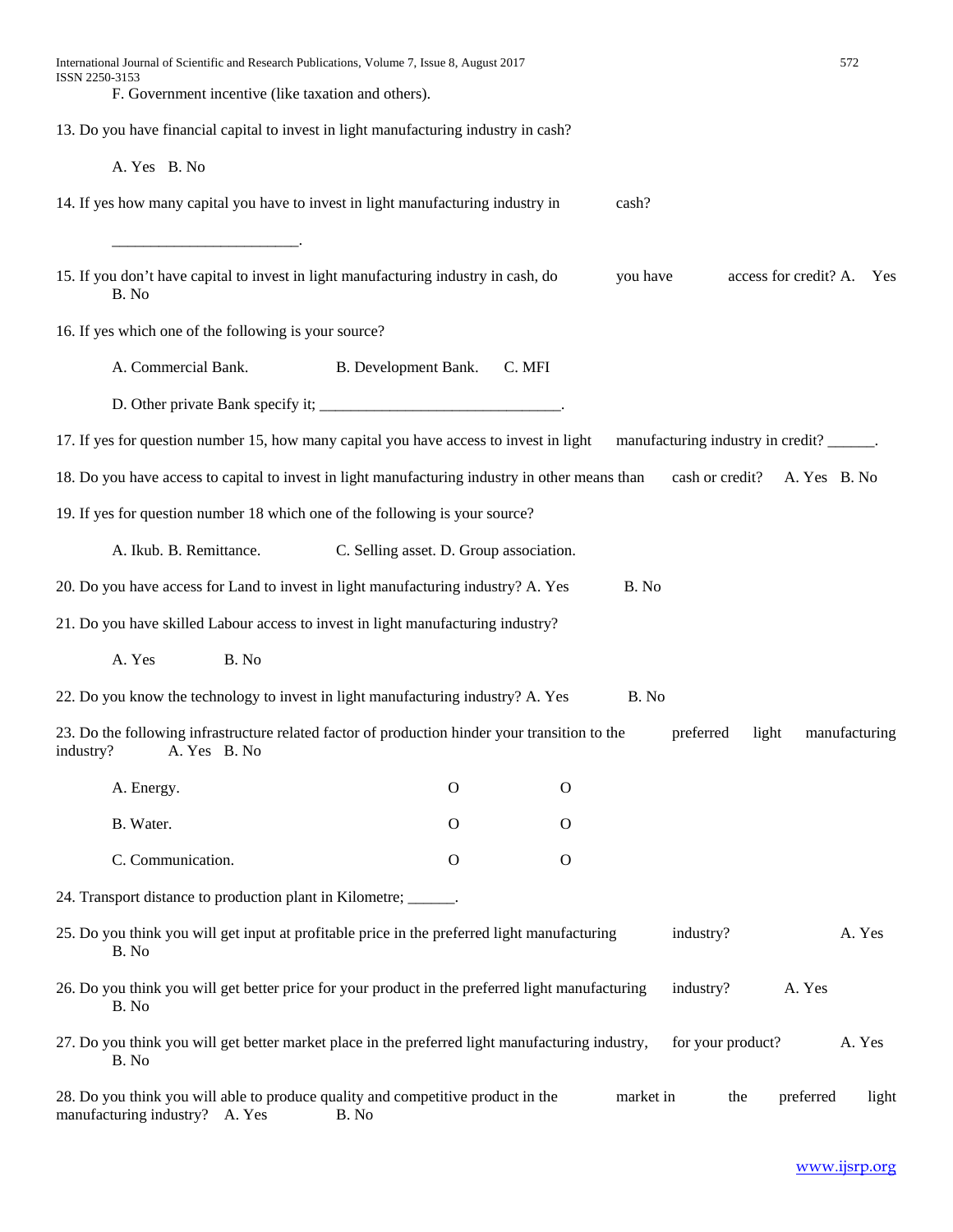International Journal of Scientific and Research Publications, Volume 7, Issue 8, August 2017 573 ISSN 2250-3153 29. Do you have means of promotion access for your light manufacturing industry product?

A. Yes B. No

- 30. Do you have awareness about the preferred light manufacturing industry? A. Yes B. No
- 31. Do you have related educational background, with the preferred light manufacturing industry? A. Yes B. No
- 32. Do you have entrepreneur skill, relevant to the preferred light manufacturing industry?

A. Yes B. No

- 33. Do you think the existing social pressure like norm, trust and value will affect your preferred light manufacturing industry? A. Yes B. No
- 34. If yes for question number 33 how and what will be your action for norm?

A. The existing social norm is accept and appreciate, and I will be energetic.

B. The existing social norm is not accept and appreciate, and I will compromise it.

C. The existing social norm is not accept and appreciate, and I will not compromise.

35. If yes for question number 33 how and what will be your action for trust?

A. The existing social condition have trust for the sector and I will be energetic.

B. The existing social condition have no trust for the sector, and I will compromise it.

C. The existing social condition have no trust for the sector, and I will not compromise.

36. If yes for question number 33 how and what will be your action for value?

A. The existing social condition have value for the sector and I will be energetic.

B. The existing social condition have no value for the sector, and I will compromise it.

C. The existing social condition have no value for the sector, and I will not compromise.

37. Do you think the preferred light manufacturing industry will have effect on your personal preferences of relative valuation of leisure vs. work? A. Yes B. No

38. If yes how and what will be your action?

A. It will increase my work hour, and I will compromise.

B. It will increase my work hour, and I will not compromise.

C. It will increase my leisure hour, and I will compromise.

D. It will increase my leisure hour, and I will not compromise.

2. Logistic model goodness-of-fit test.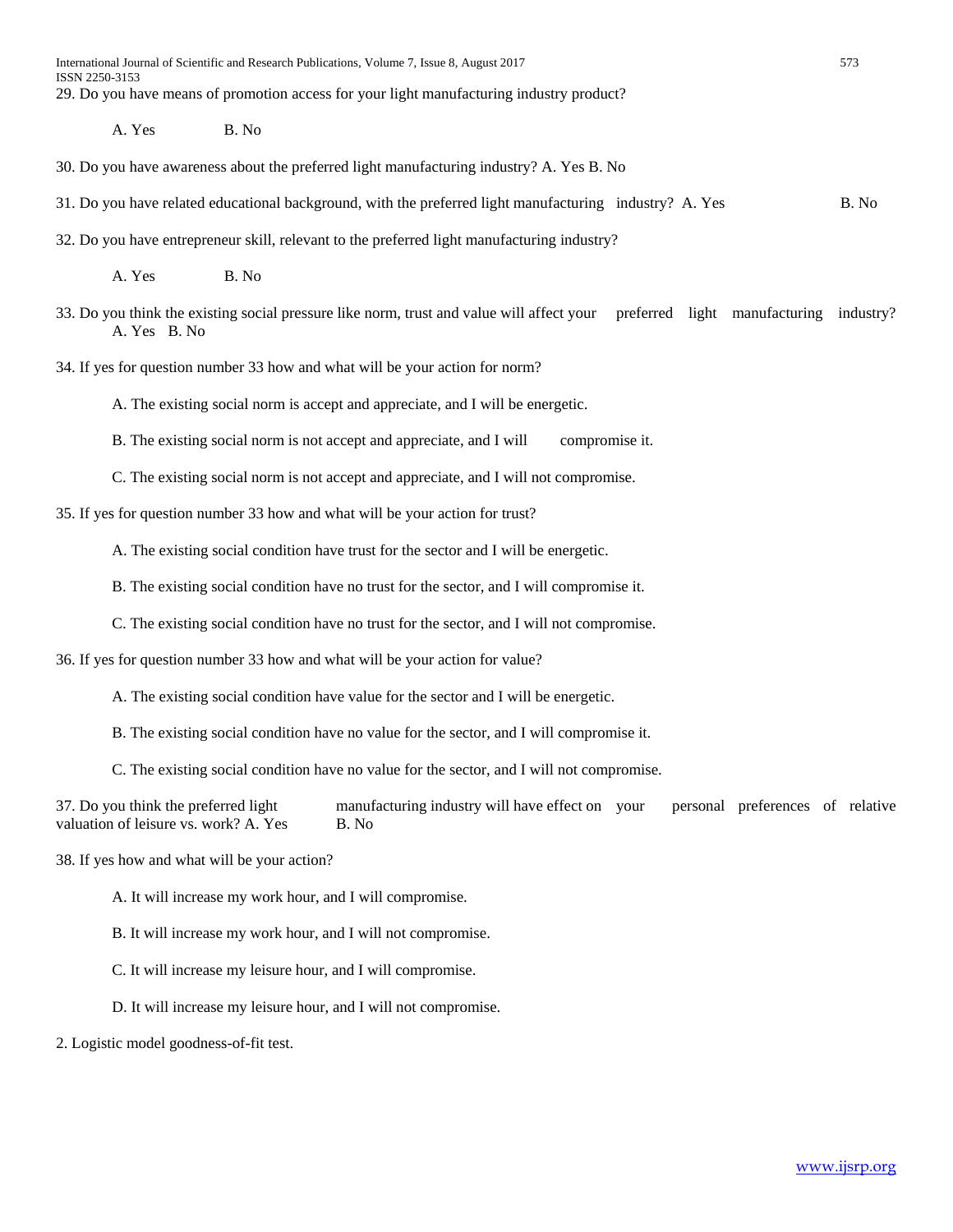# **Logistic model for CFTD, goodness-of-fit test**

| number of observations =       | 399    |
|--------------------------------|--------|
| number of covariate patterns = | 399    |
| Pearson $chi2(378)$ =          | 365.70 |
| Prob $>$ chi2 =                | 0.6657 |

Source own manipulation using STATA 12, 2018

3. Correlation matrix of predictor variables.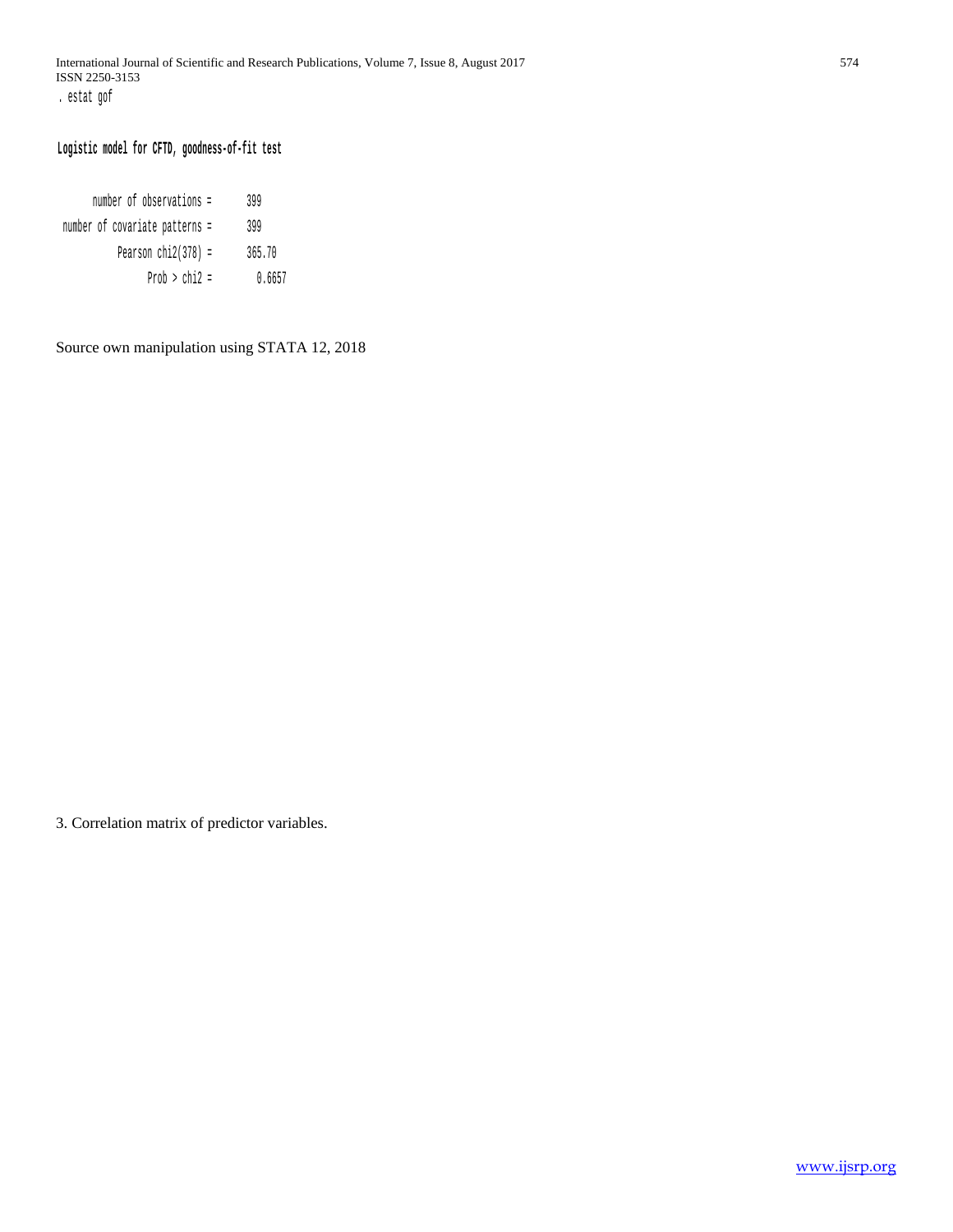. cor

(obs=399)

 $\overline{\phantom{0}}$ 

.

|         | CFTD      | A         | S         | C         | FS        | LA        | LS        | ACS       | PPE       | Place     | Tech      | Awar      | Edu       | Nor       |
|---------|-----------|-----------|-----------|-----------|-----------|-----------|-----------|-----------|-----------|-----------|-----------|-----------|-----------|-----------|
| CFTD    | 1,0000    |           |           |           |           |           |           |           |           |           |           |           |           |           |
| Ά       | $-0.2791$ | 1.0000    |           |           |           |           |           |           |           |           |           |           |           |           |
| S       | 0.0258    | 0.0247    | 1,0000    |           |           |           |           |           |           |           |           |           |           |           |
| C       | 0.5202    | $-0.1510$ | $-0.0280$ | 1.0000    |           |           |           |           |           |           |           |           |           |           |
| FS      | 0.0862    | 0.0903    | $-0.0562$ | 0.0452    | 1,0000    |           |           |           |           |           |           |           |           |           |
| LA      | 0.0641    | 0.0711    | 0.0299    | $-0.0320$ | 0.0368    | 1.0000    |           |           |           |           |           |           |           |           |
| LS      | $-0.0091$ | 0.1679    | $-0.0789$ | $-0.2012$ | 0.1296    | $-0.0754$ | 1,0000    |           |           |           |           |           |           |           |
| ACS     | 0.0161    | 0.0647    | 0.1132    | $-0.0771$ | $-0.0879$ | 0.0805    | $-0.0841$ | 1,0000    |           |           |           |           |           |           |
| PPE     | 0.0884    | 0.0054    | 0.2413    | 0.0507    | $-0.0335$ | 0.0164    | 0.1115    | $-0.0746$ | 1.0000    |           |           |           |           |           |
| Place   | $-0.0187$ | 0.0258    | 0.0093    | 0.0476    | 0.0005    | 0.0129    | $-0.0789$ | 0.0946    | $-0.0344$ | 1.0000    |           |           |           |           |
| Tech    | $-0.0172$ | 0.0100    | 0.0394    | $-0.0158$ | 0.0101    | 0.0882    | $-0.0142$ | 0.1655    | $-0.0650$ | $-0.0634$ | 1,0000    |           |           |           |
| Awar    | 0.2627    | $-0.1668$ | $-0.0585$ | 0.1684    | 0.0425    | $-0.1031$ | 0.0877    | $-0.0519$ | $-0.0650$ | $-0.0383$ | $-0.0161$ | 1.0000    |           |           |
| Edu     | 0.0138    | 0.0594    | $-0.0122$ | 0.0304    | $-0.0787$ | 0.0410    | $-0.0250$ | 0.0044    | $-0.1170$ | $-0.0640$ | 0.0335    | $-0.0606$ | 1.0000    |           |
| Nor     | 0.0490    | $-0.0173$ | $-0.1718$ | 0.0696    | $-0.0440$ | $-0.0216$ | $-0.0584$ | 0.0215    | $-0.0911$ | $-0.0061$ | 0.0182    | 0.0735    | 0.0830    | 1.0000    |
| Tru     | $-0.0297$ | 0.0575    | $-0.0668$ | $-0.0491$ | $-0.0511$ | 0.0286    | 0.0650    | $-0.0608$ | 0.1835    | 0.0818    | 0.0851    | $-0.0258$ | $-0.0509$ | 0.0640    |
| EntrSkl | 0.0105    | 0.0997    | 0.1201    | $-0.0292$ | $-0.0044$ | 0.1042    | 0.0125    | 0.0777    | 0.0269    | $-0.1479$ | 0.0342    | $-0.0050$ | 0.0026    | $-0.1024$ |
| Trns    | $-0.0997$ | $-0.0224$ | 0.0927    | $-0.1115$ | $-0.0523$ | 0.0707    | 0.0338    | 0.0329    | 0.0423    | $-0.0032$ | $-0.0055$ | $-0.0520$ | $-0.0733$ | $-0.0151$ |
| Enrqy   | 0.0664    | $-0.0372$ | $-0.0449$ | $-0.0079$ | $-0.0247$ | 0.0218    | $-0.0580$ | $-0.1221$ | $-0.0800$ | $-0.0736$ | $-0.3385$ | 0.0334    | 0.0611    | $-0.0527$ |
| Wtr     | $-0.0536$ | $-0.0453$ | 0.0422    | 0.0072    | $-0.0135$ | $-0.0220$ | $-0.0283$ | 0.0825    | 0.0172    | 0.1102    | 0.1440    | $-0.0027$ | 0.1072    | $-0.0130$ |
| Commu   | 0.0269    | $-0.0161$ | $-0.0635$ | 0.0939    | 0.0529    | $-0.0328$ | $-0.0445$ | $-0.0554$ | $-0.0355$ | 0.0015    | $-0.0552$ | 0.0172    | $-0.0315$ | 0.0133    |
| Value   | $-0.0355$ | $-0.0312$ | $-0.0513$ | $-0.0402$ | $-0.0171$ | $-0.0723$ | 0.0293    | 0.0439    | 0.0813    | 0.0699    | 0.1847    | $-0.0249$ | 0.0241    | 0.0589    |

|         | Tru       | EntrSkl   | Trns      | Enrqy     | Wtr    | Commu     | Value  |
|---------|-----------|-----------|-----------|-----------|--------|-----------|--------|
| Tru     | 1.0000    |           |           |           |        |           |        |
| EntrSkl | $-0.0861$ | 1,0000    |           |           |        |           |        |
| Trns    | 0.0103    | 0.1602    | 1.0000    |           |        |           |        |
| Enrqy   | $-0.1633$ | 0.0899    | 0.0508    | 1.0000    |        |           |        |
| Wtr     | 0.0256    | $-0.1107$ | $-0.0027$ | $-0.1258$ | 1.0000 |           |        |
| Commu   | $-0.0817$ | 0.0378    | $-0.0355$ | 0.0383    | 0.0258 | 1.0000    |        |
| Value   | 0.1154    | $-0.0761$ | 0.0214    | $-0.0939$ | 0.0177 | $-0.0126$ | 1.0000 |

Source own manipulation using STATA 12, 2018

4. Binary Logit output determinants of transition dilemma.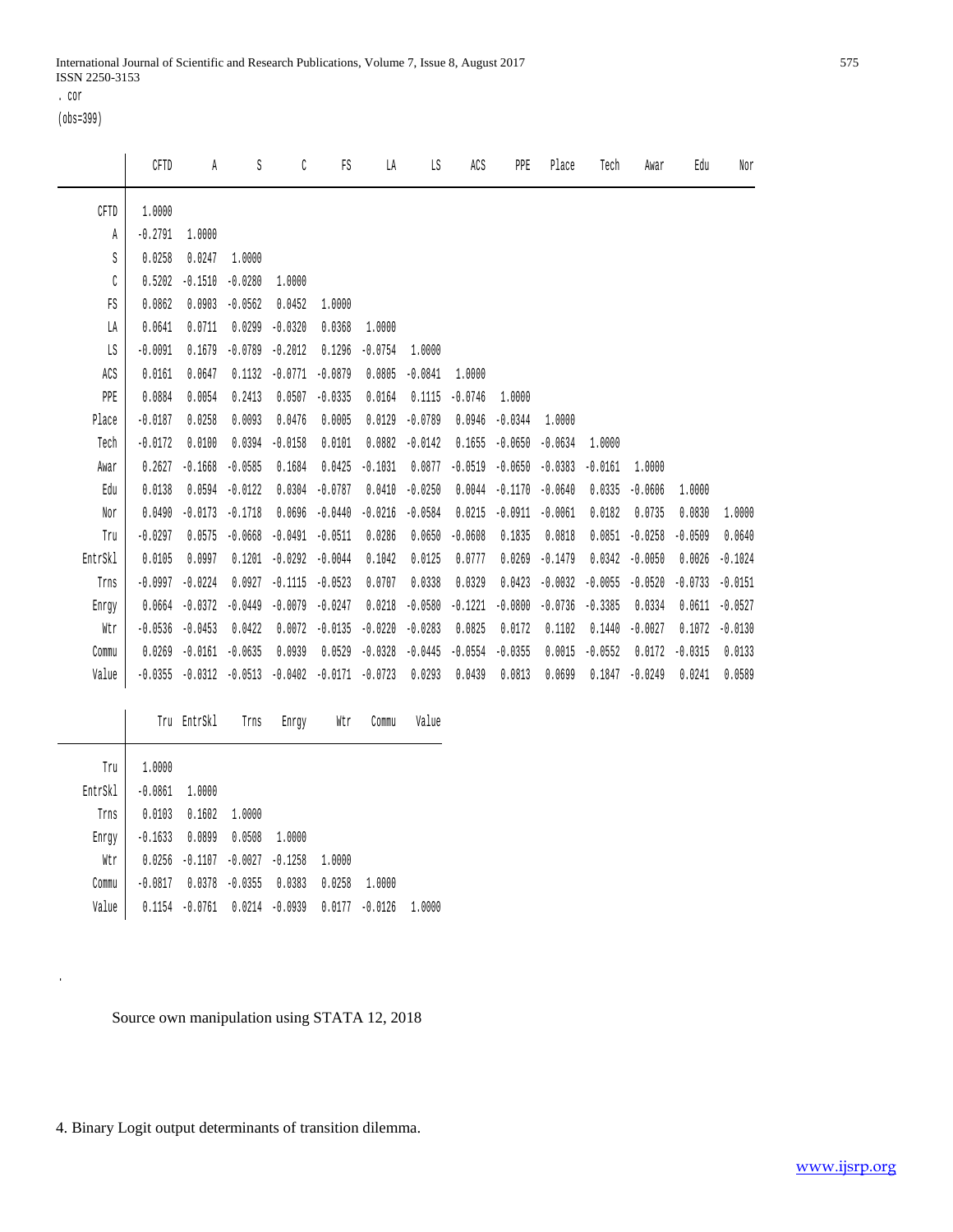#### International Journal of Scientific and Research Publications, Volume 7, Issue 8, August 2017 576 ISSN 2250-3153

. logit CFTD A S C FS LA LS ACS PPE Place Tech Awar Edu Nor Tru EntrSkl Trns Enrgy Wtr Commu Value

| Iteration 0: |  | $log$ likelihood = $-168.9209$  |  |
|--------------|--|---------------------------------|--|
| Iteration 1: |  | $log$ likelihood = $-105.76307$ |  |
| Iteration 2: |  | $log$ likelihood = -93.149382   |  |
| Iteration 3: |  | $log$ likelihood = -91.966234   |  |
| Iteration 4: |  | $log$ likelihood = $-91.961586$ |  |
| Iteration 5: |  | $log$ likelihood = $-91.961585$ |  |

.

| Logistic regression           | Number of obs = |                          | 399    |
|-------------------------------|-----------------|--------------------------|--------|
|                               | LR $chi2(20)$ = |                          | 153.92 |
|                               | $Prob > chi2$ = |                          | 0.0000 |
| Log likelihood = $-91.961585$ | Pseudo R2       | <b>Contract Contract</b> | 0.4556 |

| CFTD            | Coef.       | Std. Err.  | $\overline{z}$ | P >  Z |             | [95% Conf. Interval] |
|-----------------|-------------|------------|----------------|--------|-------------|----------------------|
| Ά               | $-.0848736$ | .0178697   | $-4.75$        | 0.000  | $-.1198976$ | $-.0498497$          |
| S               | .5078147    | .6658415   | 0.76           | 0.446  | $-.7972105$ | 1.81284              |
| C               | .0000156    | $2.41e-06$ | 6.46           | 0.000  | .0000108    | .0000203             |
| FS              | .1514203    | .0726693   | 2.08           | 0.037  | .0089912    | .2938495             |
| LA              | 1.116462    | .4673931   | 2.39           | 0.017  | .2003888    | 2.032536             |
| LS              | 1.2531      | .4892879   | 2.56           | 0.010  | .2941133    | 2.212087             |
| ACS             | .6574115    | .4139804   | 1.59           | 0.112  | $-.153975$  | 1.468798             |
| PPE             | 1.318014    | .7466011   | 1.77           | 0.078  | $-.1452976$ | 2.781325             |
| Place           | .134474     | .4231727   | 0.32           | 0.751  | $-.6949292$ | .9638771             |
| Tech            | .2314482    | .4335641   | 0.53           | 0.593  | $-.6183219$ | 1.081218             |
| Awar            | 1.317132    | .4051577   | 3.25           | 0.001  | .5230378    | 2.111227             |
| Edu             | .0112151    | .0664386   | 0.17           | 0.866  | $-1190022$  | .1414325             |
| Nor             | .4899659    | .4036025   | 1.21           | 0.225  | $-.3010805$ | 1.281012             |
| Tru             | .0546063    | .4579281   | 0.12           | 0.905  | $-.8429164$ | .9521289             |
| EntrSkl         | .2121363    | .419526    | 0.51           | 0.613  | $-.6101195$ | 1.034392             |
| Trns            | $-0736753$  | .0930634   | $-0.79$        | 0.429  | $-.2560762$ | .1087256             |
| Enrgy           | .6729308    | .4264114   | 1.58           | 0.115  | $-.1628202$ | 1.508682             |
| Wtr             | $-.6897236$ | .4502228   | $-1.53$        | 0.126  | $-1.572144$ | .1926967             |
| Commu           | $-.2416283$ | .6139302   | $-0.39$        | 0.694  | $-1.444909$ | .9616528             |
| Value           | $-.1308353$ | .4282047   | $-0.31$        | 0.760  | $-.9701011$ | .7084305             |
| $_{\rm \_cons}$ | $-4.338065$ | 1.643042   | $-2.64$        | 0.008  | $-7.558369$ | $-1.117761$          |

Source own manipulation using STATA 12, 2018

5. Binary Logistic output of determinants of transition dilemma.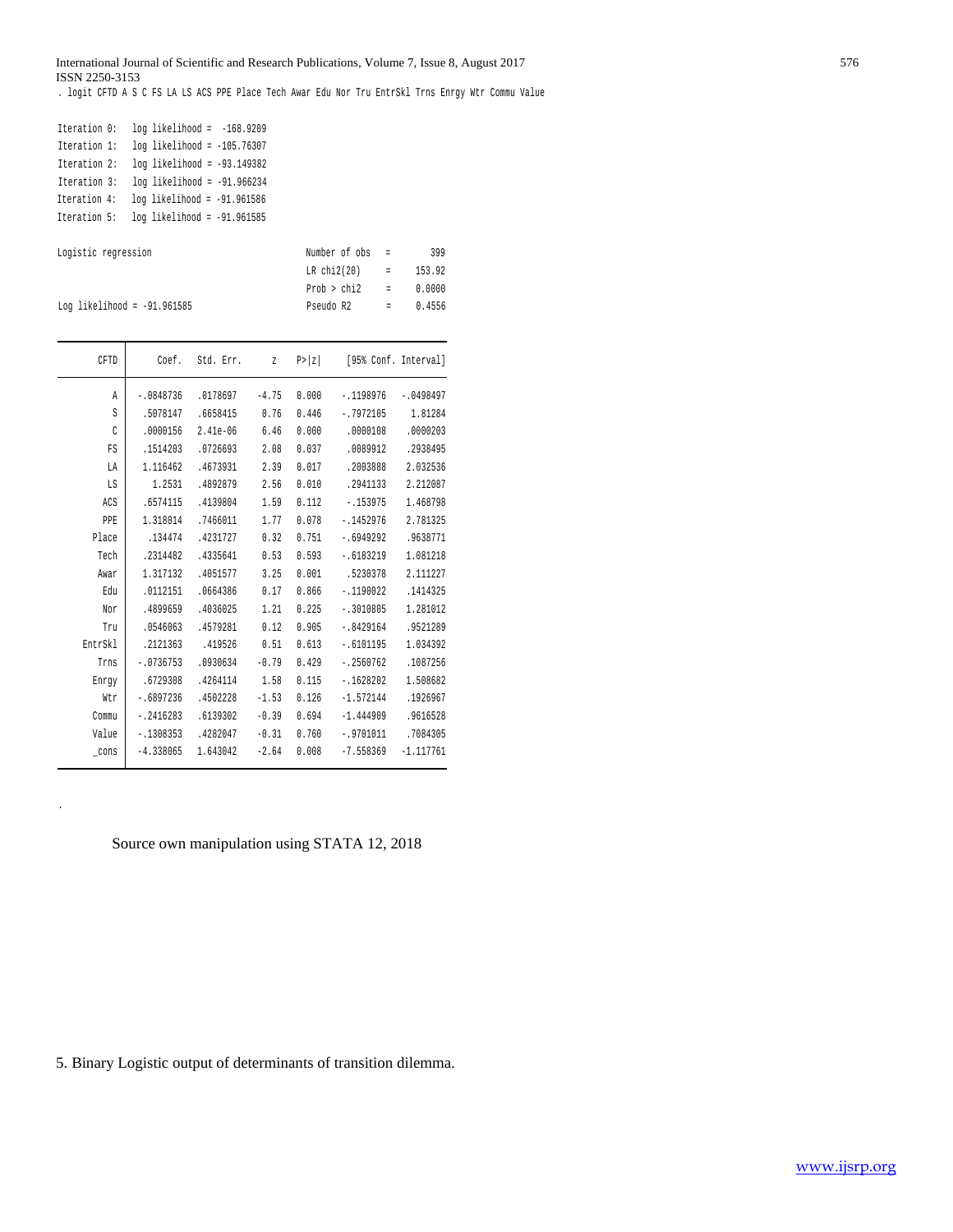#### International Journal of Scientific and Research Publications, Volume 7, Issue 8, August 2017 577 ISSN 2250-3153

. logistic CFTD A S C FS LA LS ACS PPE Place Tech Awar Edu Nor Tru EntrSkl Trns Enrgy Wtr Commu Value

| Logistic regression           | Number of obs =        | 399 |
|-------------------------------|------------------------|-----|
|                               | LR chi2(20) = $153.92$ |     |
|                               | $Prob > chi2 = 0.0000$ |     |
| Log likelihood = $-91.961585$ | Pseudo R2 $= 0.4556$   |     |

| CFTD    | Odds Ratio | Std. Err. | $\overline{z}$ | P >  z | [95% Conf. Interval] |          |
|---------|------------|-----------|----------------|--------|----------------------|----------|
| A       | .9186284   | .0164156  | $-4.75$        | 0.000  | .8870113             | .9513724 |
| S       | 1.661656   | 1.1064    | 0.76           | 0.446  | .4505841             | 6.127826 |
| C       | 1.000016   | 2.41e-06  | 6.46           | 0.000  | 1.000011             | 1.00002  |
| FS      | 1.163486   | .0845497  | 2.08           | 0.037  | 1.009032             | 1.341582 |
| LA      | 3.054031   | 1.427433  | 2.39           | 0.017  | 1.221878             | 7.633421 |
| LS      | 3.50118    | 1.713085  | 2.56           | 0.010  | 1.341936             | 9.134758 |
| ACS     | 1.929791   | .7988954  | 1.59           | 0.112  | .8572934             | 4.344011 |
| PPE     | 3.735993   | 2.789296  | 1.77           | 0.078  | .8647649             | 16.14039 |
| Place   | 1.143935   | .484082   | 0.32           | 0.751  | .4991098             | 2.621842 |
| Tech    | 1.260424   | .5464747  | 0.53           | 0.593  | .5388479             | 2.948269 |
| Awar    | 3.732702   | 1.512333  | 3.25           | 0.001  | 1.687145             | 8.258365 |
| Edu     | 1.011278   | .067188   | 0.17           | 0.866  | .8878058             | 1.151923 |
| Nor     | 1.63226    | .6587844  | 1.21           | 0.225  | .7400182             | 3.600282 |
| Tru     | 1.056125   | .4836292  | 0.12           | 0.905  | .4304533             | 2.59122  |
| EntrSkl | 1.236316   | .5186668  | 0.51           | 0.613  | .543286              | 2.813395 |
| Trns    | .9289733   | .0864534  | $-0.79$        | 0.429  | .774083              | 1.114856 |
| Enrgy   | 1.959973   | .835755   | 1.58           | 0.115  | .8497439             | 4.520768 |
| Wtr     | .5017147   | .2258834  | $-1.53$        | 0.126  | .2075996             | 1.212515 |
| Commu   | .785348    | .4821489  | $-0.39$        | 0.694  | .2357674             | 2.616017 |
| Value   | .8773623   | .3756907  | $-0.31$        | 0.760  | .3790447             | 2.030801 |
| _cons   | .0130618   | .0214611  | $-2.64$        | 0.008  | .0005217             | .327011  |

Source own manipulation using STATA 12, 2018.

.